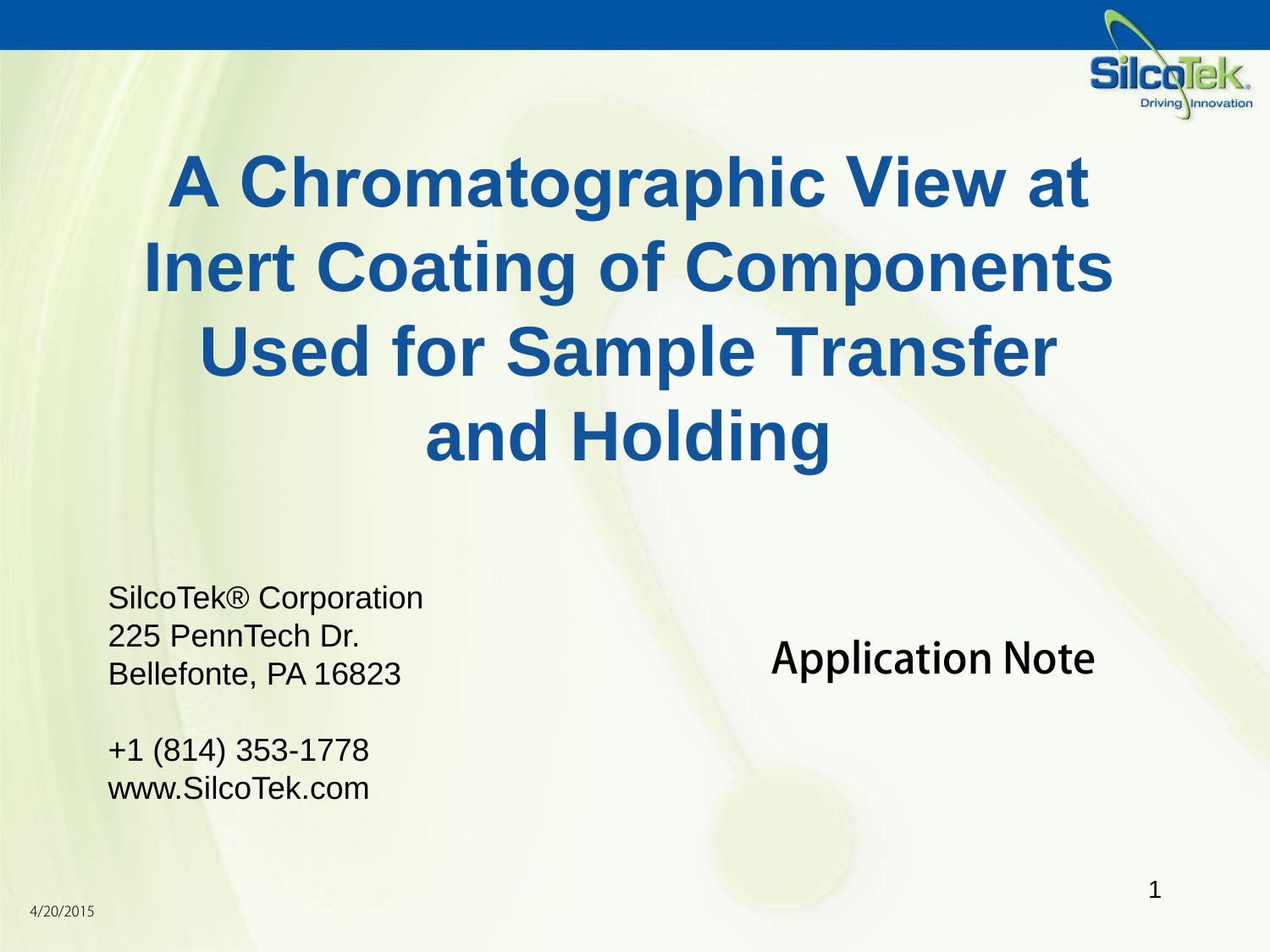

# **Components that benefit from inert coatings**

- Sample-holding vessels
- Valves and regulators
- Transfer tubing
- Vaporizing or flash chambers
- Reactors
- Tubing connectors and fittings

 $\rightarrow$  Anything that touches the sample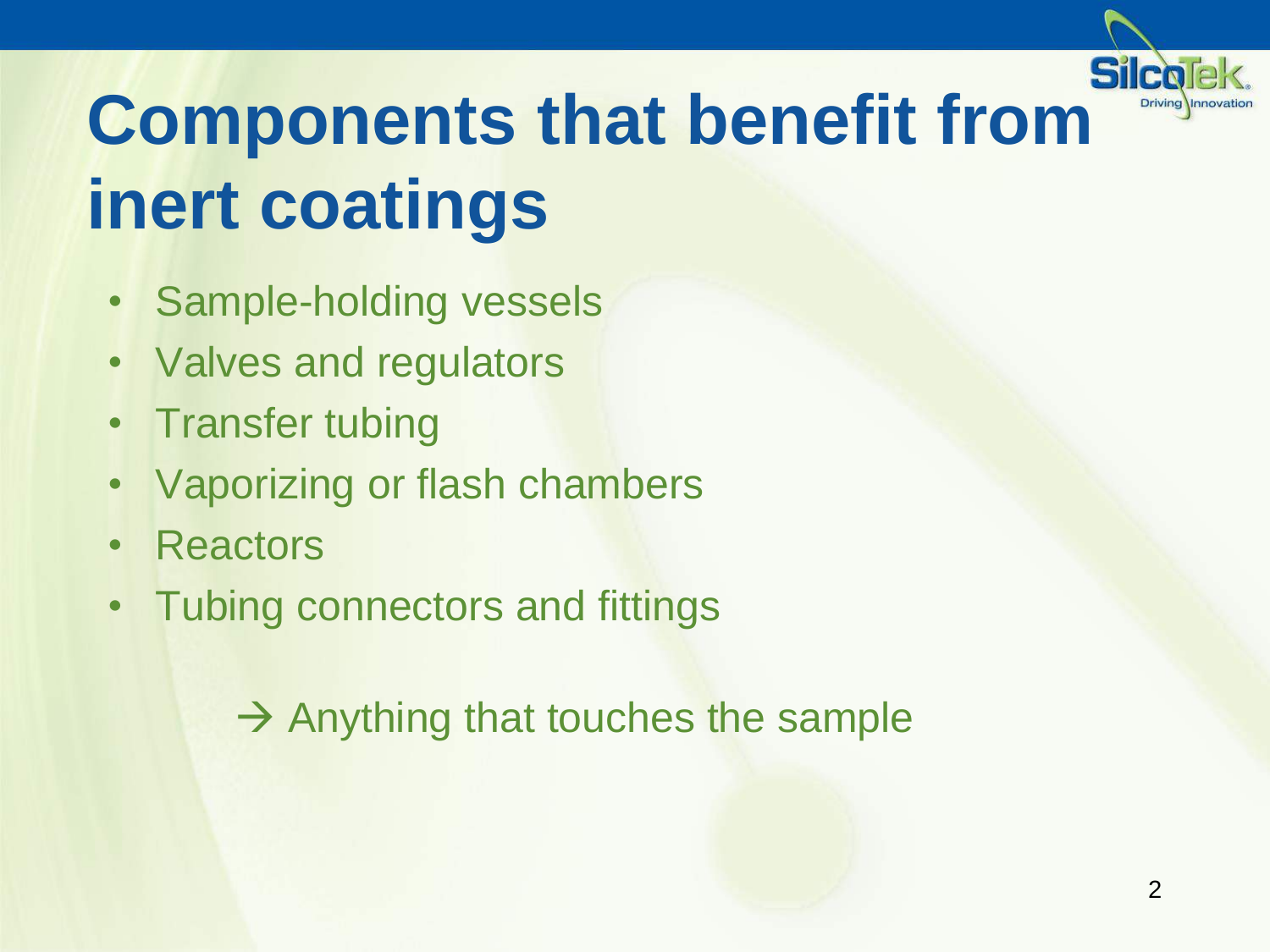

#### **Introduction**

- Physical properties of SilcoNert® 2000 (previously known as Sulfinert®)
- Chemical properties
- SilcoNert-treated GC liners
- Example of coated stainless steel used for sampling and storage of organsulfur compounds
- Corrosion resistance
- Reduction of carbon buildup using coated stainless steel components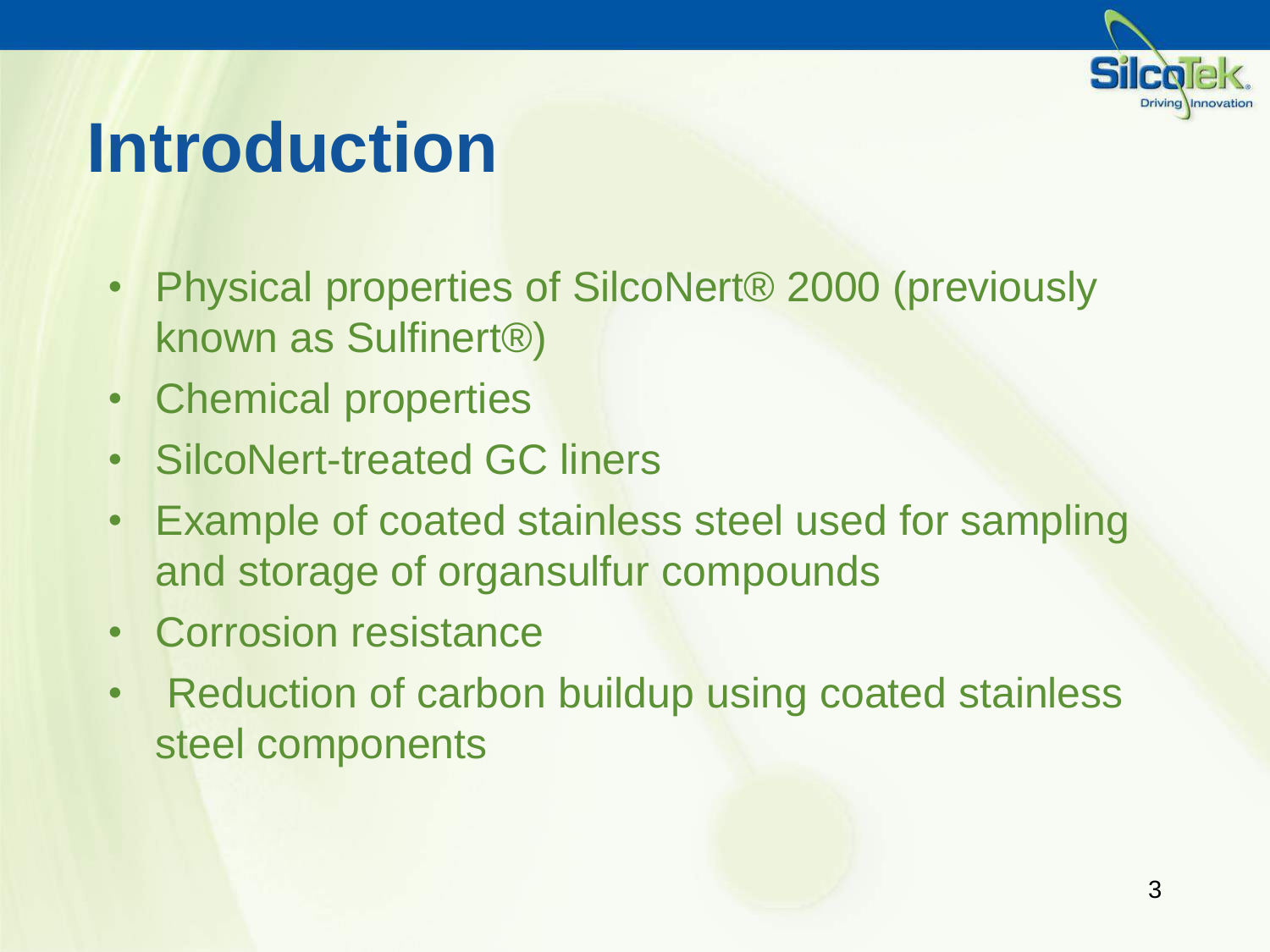

# **Chemical properties of SilcoNert® 2000**

- Amorphous silicon (a-Si) based
- Excellent inertness to NOx gases, organosulfur compounds, polar organics like alcohols, esters, ethers, etc.
- $\cdot$  Insoluble in acids like HCI and HNO<sub>3</sub>
- Highly soluble in caustic environments, pH >8 (use Dursan® for pH 0-14)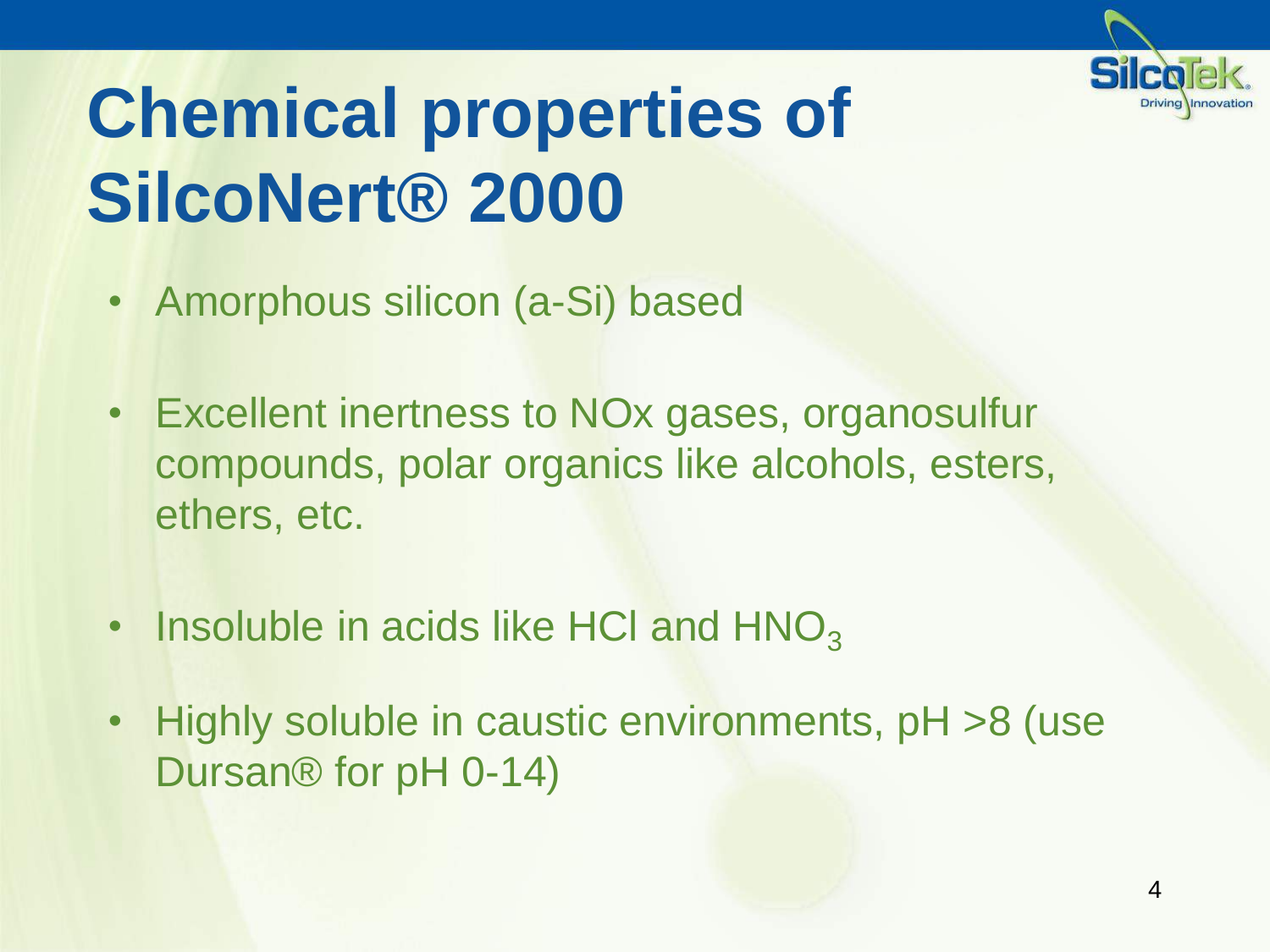

#### **SilcoNert® 2000, continued**

- Surface functionalization (hydrocarbons) in secondary and tertiary deposition processes
- Reduces effects of pin holes and porosity
- Creates ultra-inert surface capable of parts-per-trillion analysis of certain compounds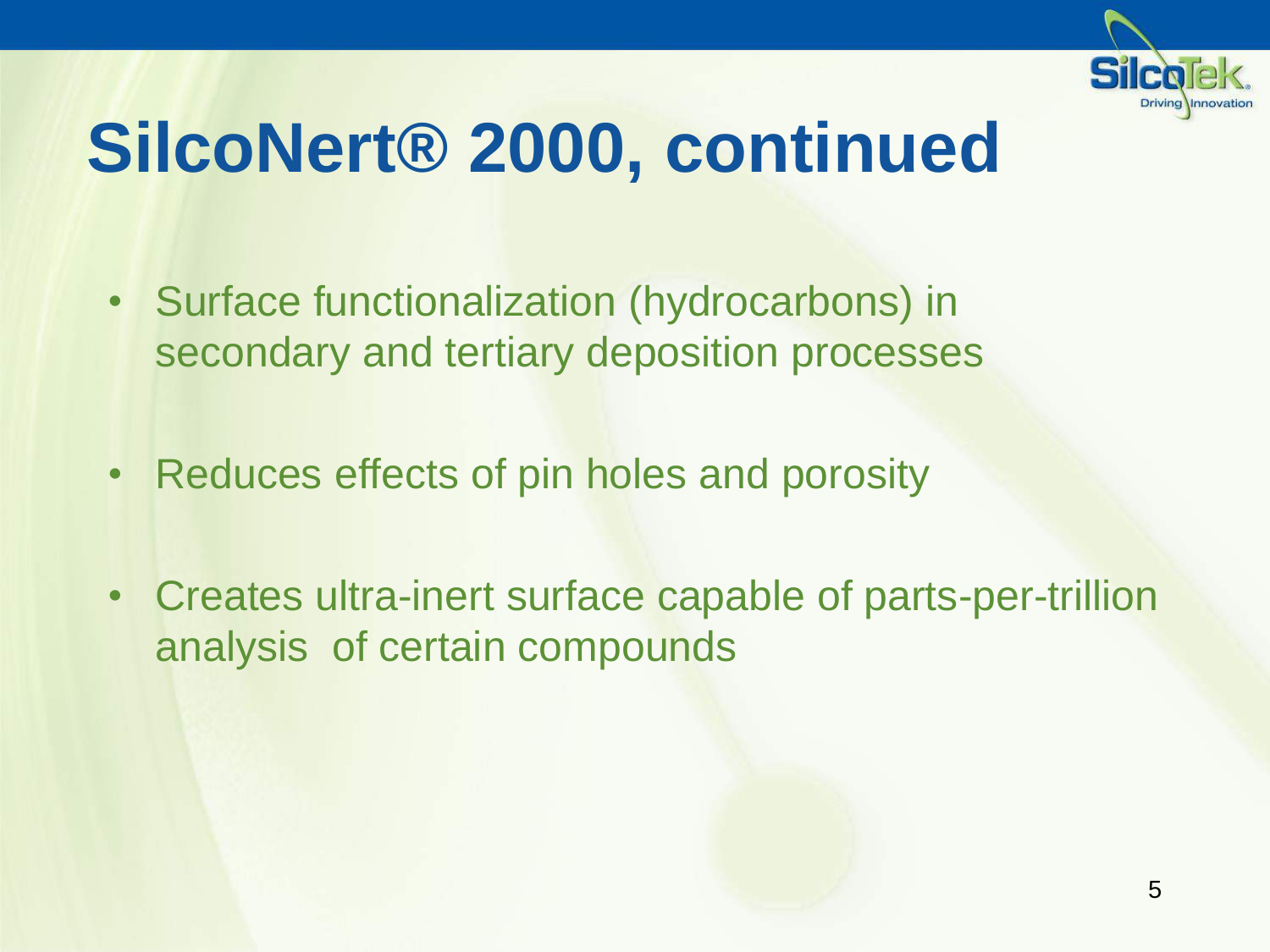

SilcoNert-coat any stainless steel, glass, high temperature alloy or ceramic parts that contact the sample flow path to guarantee reliable and accurate results.

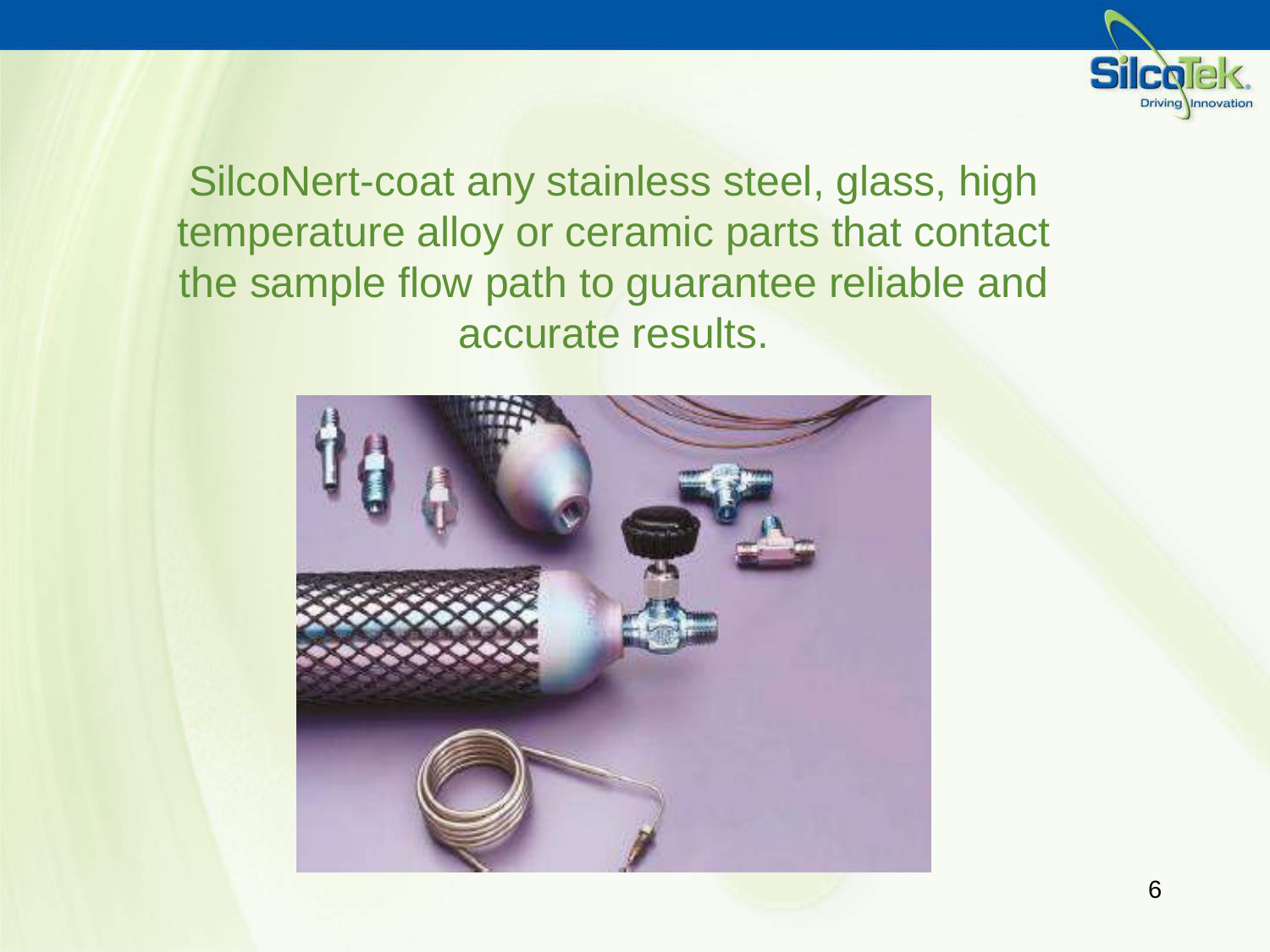

#### **Inlet Liner Deactivation**

- Inertness for acids, bases, neutrals, pesticides
- Low bleed
- Thermal stability
- Durability
- Regeneration. Easily cleaned with simple solvent sonication
- Great for SemiVols+
- Re-deactivation service available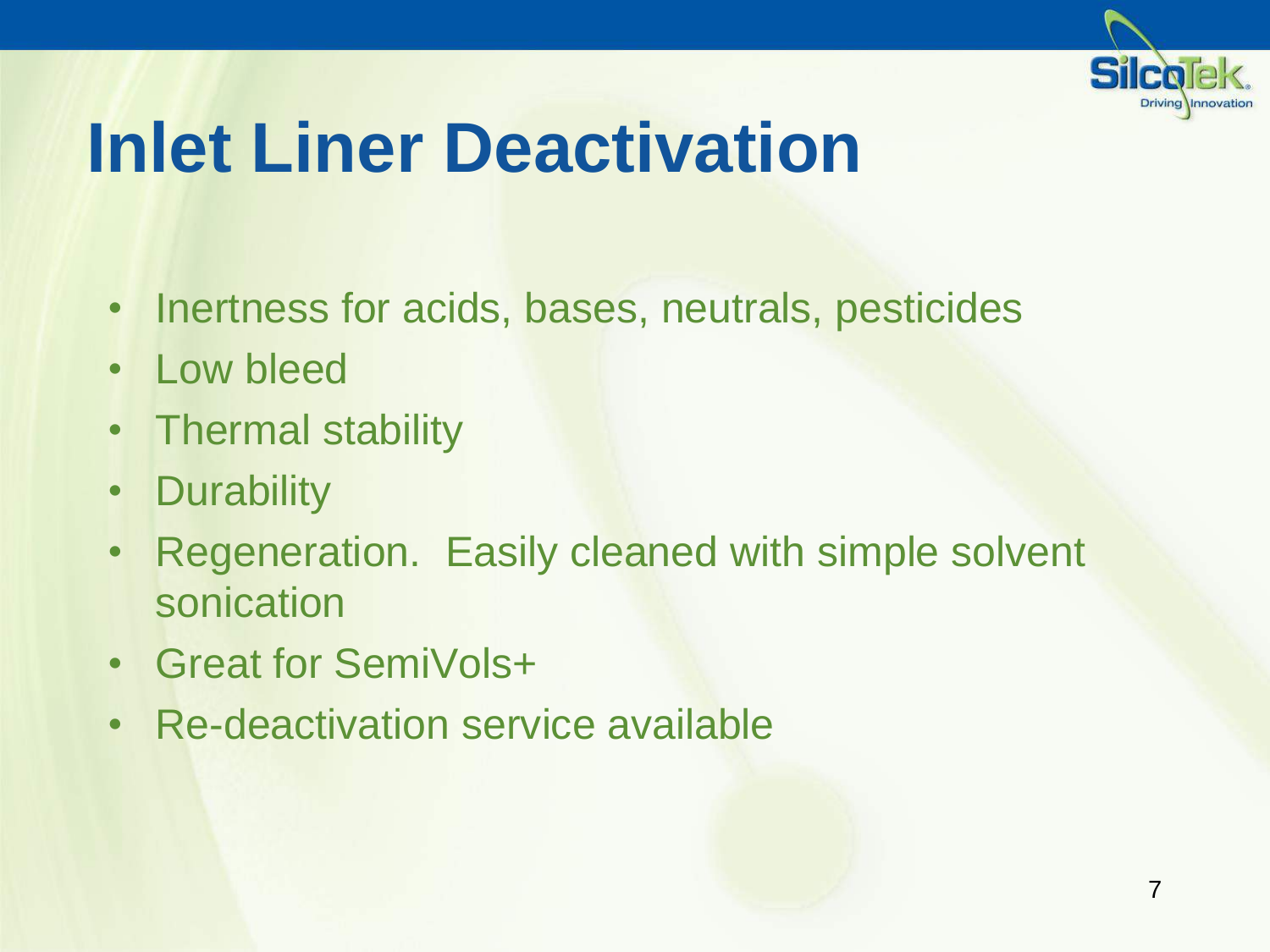

# **Physical properties of SilcoTek Coatings**

- Durable and flexible
	- Can be bent to the specs of your system without damage to the layer
- Strong, intermolecular adhesion
- Non-permeable surface
- Stable to high temperatures  $(450^{\circ} \text{ C} +)$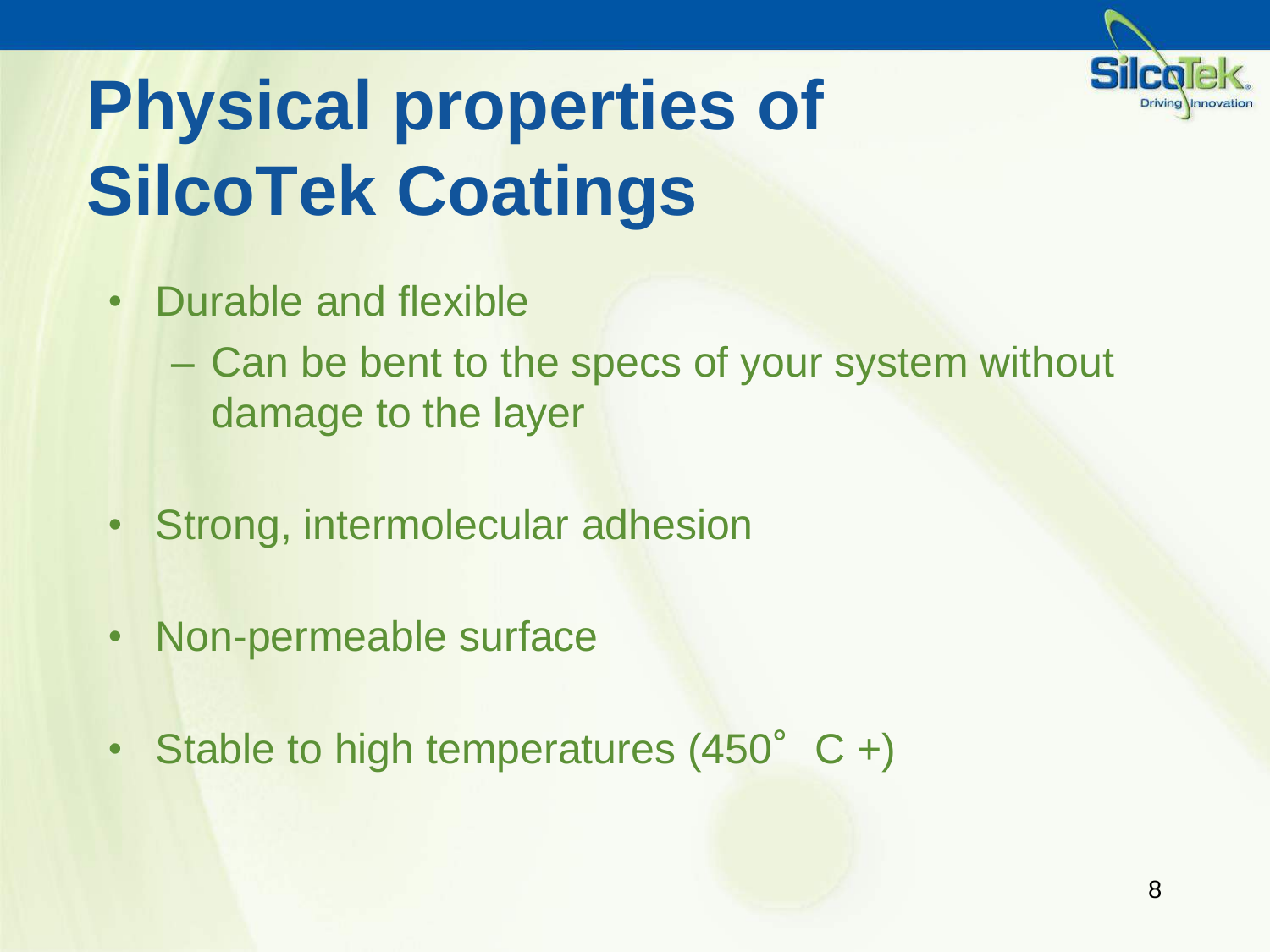

#### **Processing Conditions**

- Chemical vapor deposition (CVD)
- Applied to SS, nickel and chrome-containing alloys, ceramics, glass, etc.
- Caustic surface preparation to eliminate dirt, dust, grease or fingerprints
- Vacuum process
- Process temp: 400-450°C max.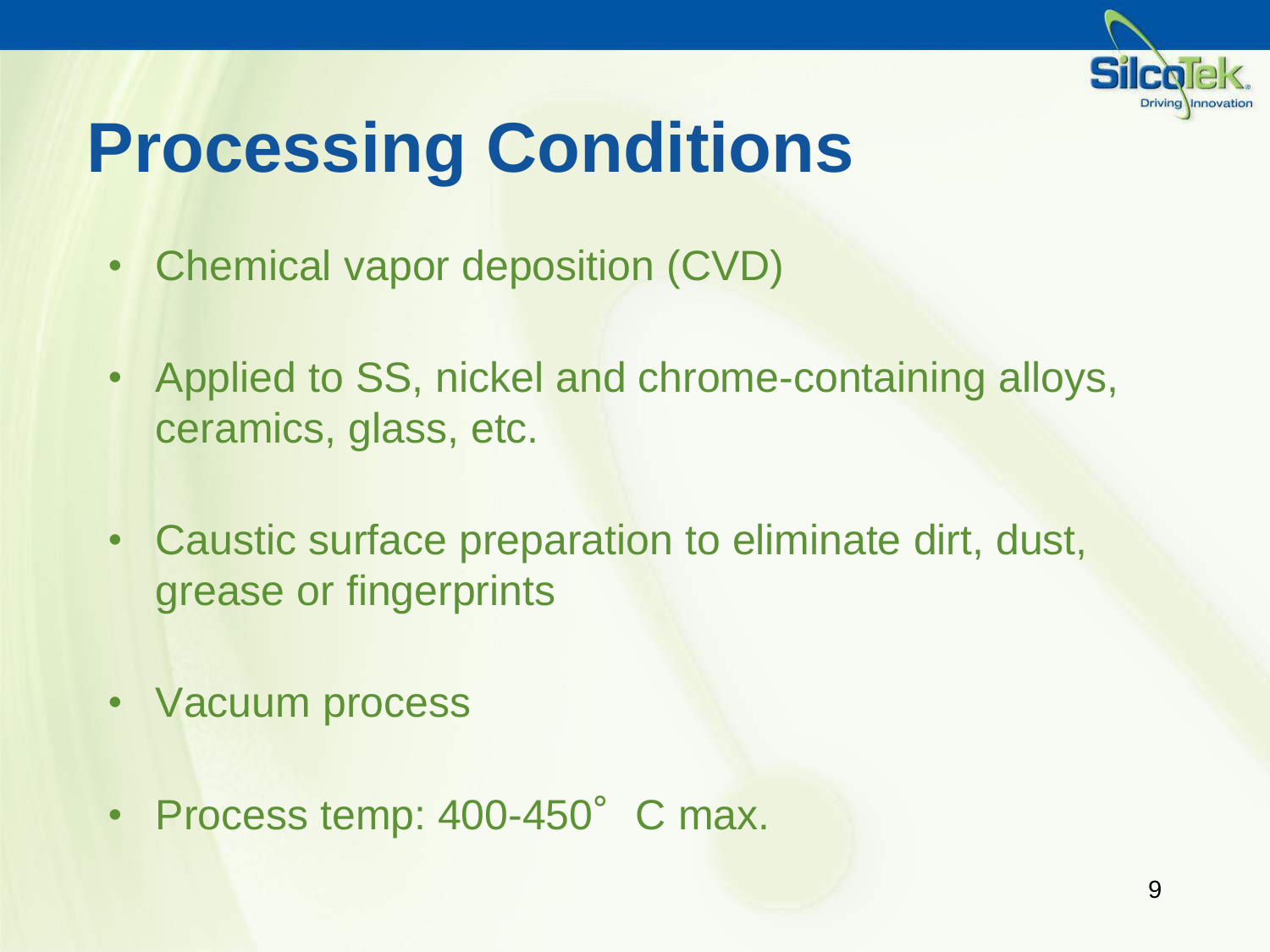

#### **When to use SilcoNert®**

- Transfer and holding of adsorptive or reactive species like:
	- Sulfurs
	- NOx, stack gas monitoring
	- Alcohols
	- Pharmaceuticals
	- Explosives
	- Chemical weapons
	- VOCs
	- OP Pesticides and Chlorinated Pesticides
	- Herbicides
- All analytical instrument components used for lowlevel analysis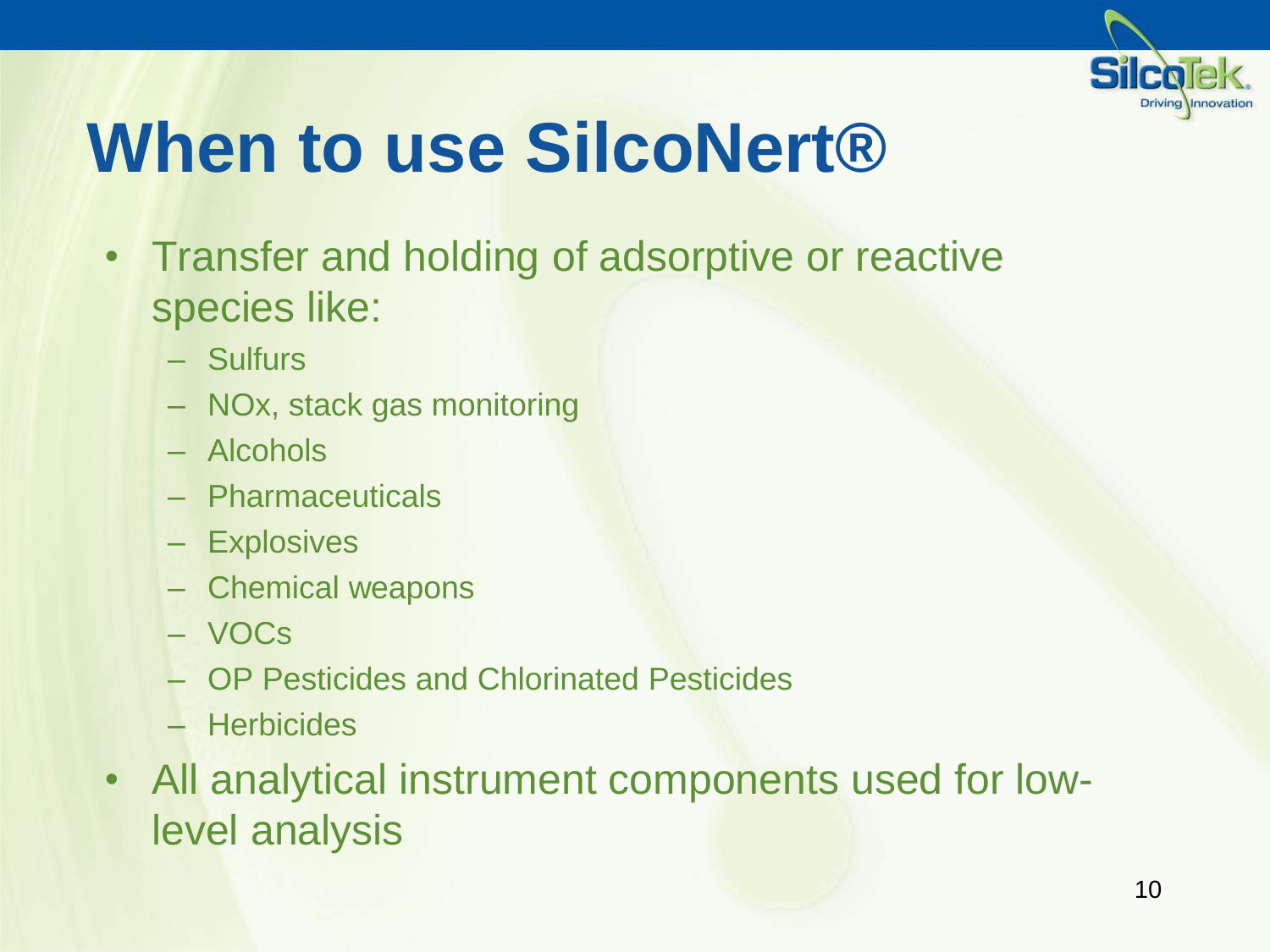

- Transfer of acidic corrosive media (use Dursan® for bases)
- In components used to transfer or contain hydrocarbon streams that are prone to "coking," or carbon buildup.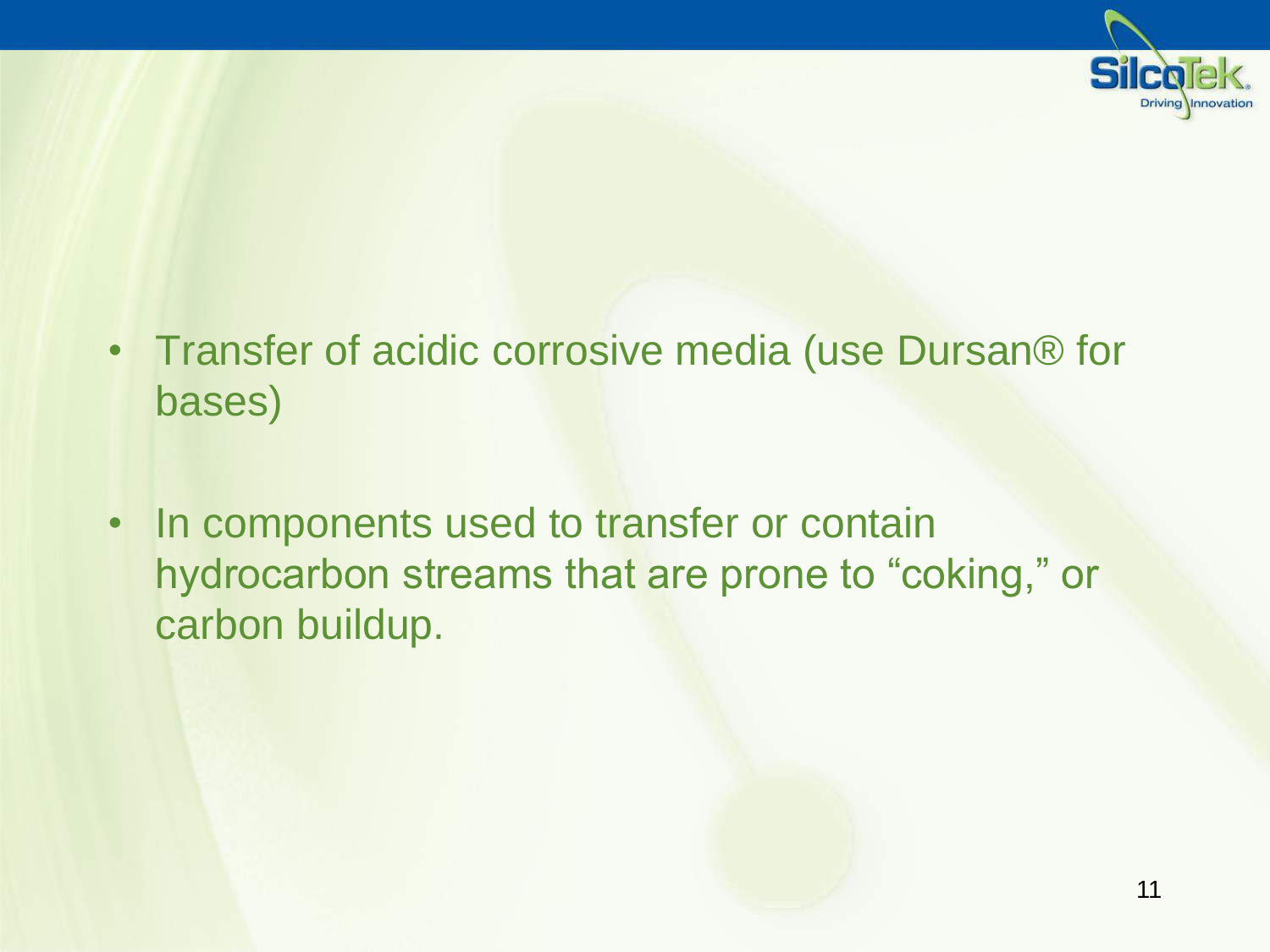

# **Project Example: SilcoNert® 2000**

- Need a treatment that prevents chemical adsorption on stainless steel surfaces for low-ppbv sulfur gases
	- Chromatographic sampling system
	- Containment vessels (high pressure vessels and air sampling canisters)
		- Provided by Restek® Corporation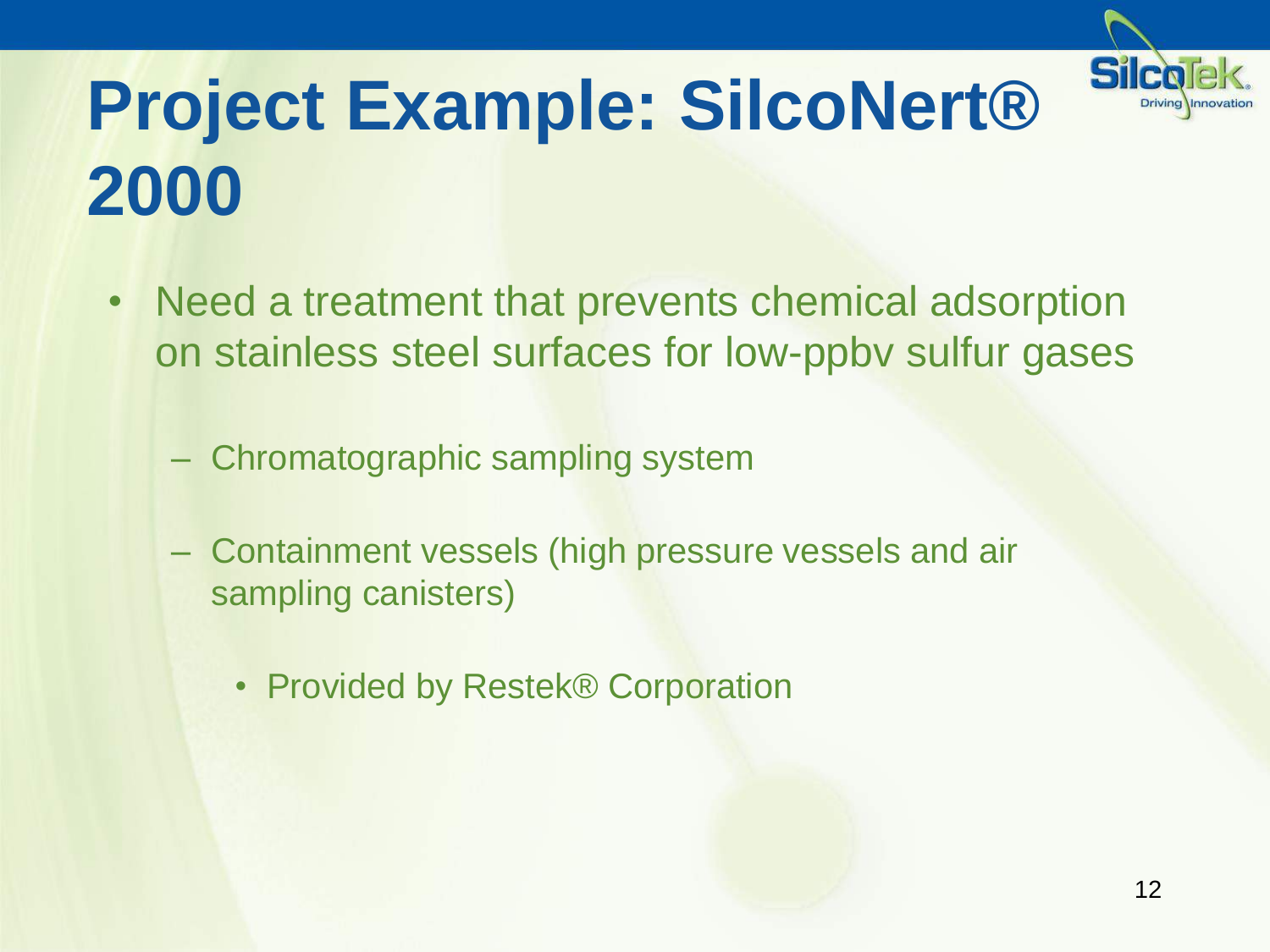

#### **Performance of SilcoNert® coating for transfer of NOx & Ammonia-containing streams**

- Study conducted by University of California Center for Environmental Research and Technology (Oct. 2001)
- Focused on quantifying uncertainties in continuous emission monitoring systems
- Study tried to simulate exhaust gas
- Total NOx levels in study were 0.4ppm, 2ppm and 9.5ppm total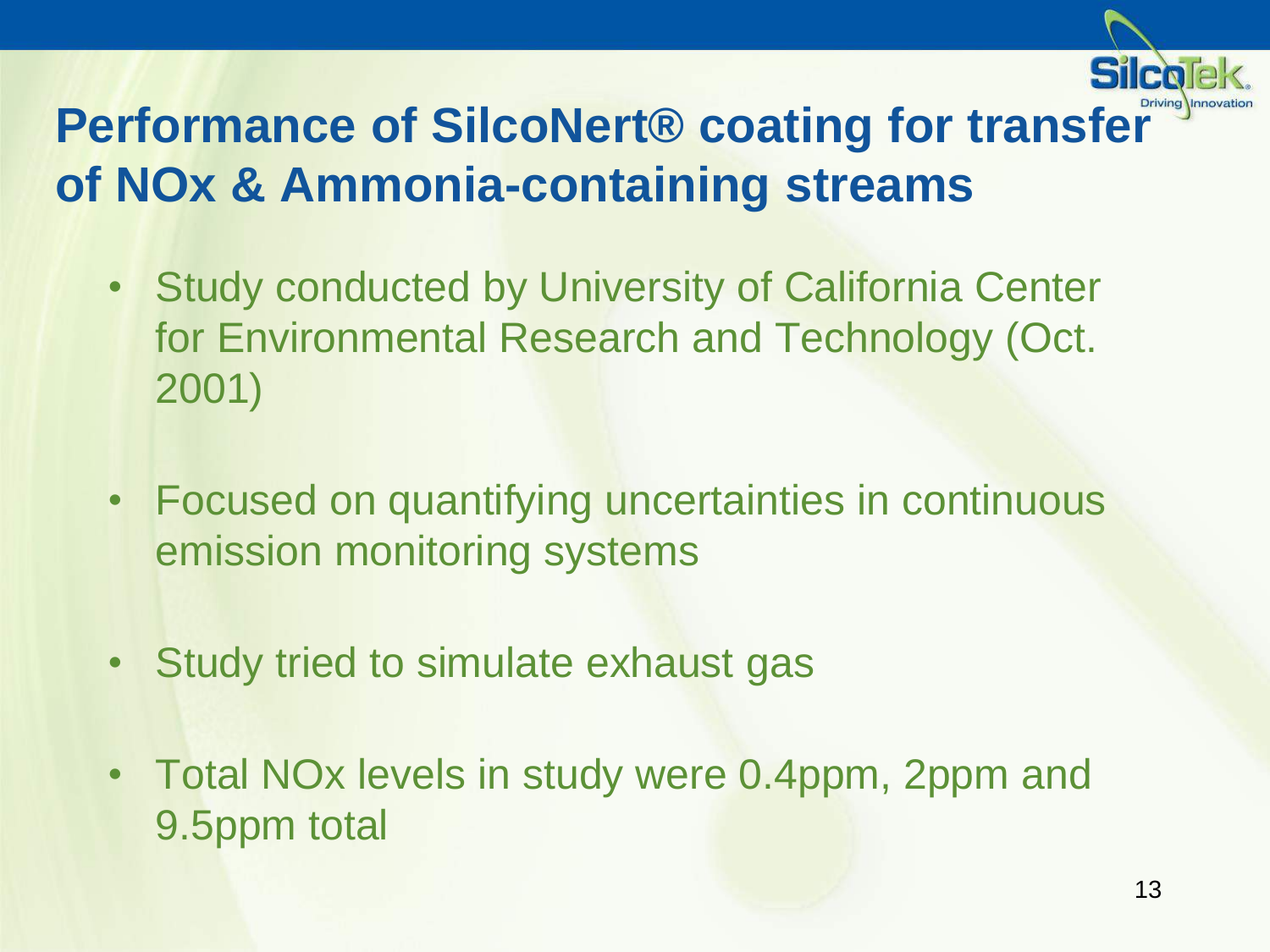

### **NOx Study Conditions**

- 100' section of  $\frac{1}{4}$ " SilcoNert 1000 (Silcosteel®) coated tubing used to transfer simulated exhaust streams
- Looking at recovery of components through the transfer system and relative standard deviation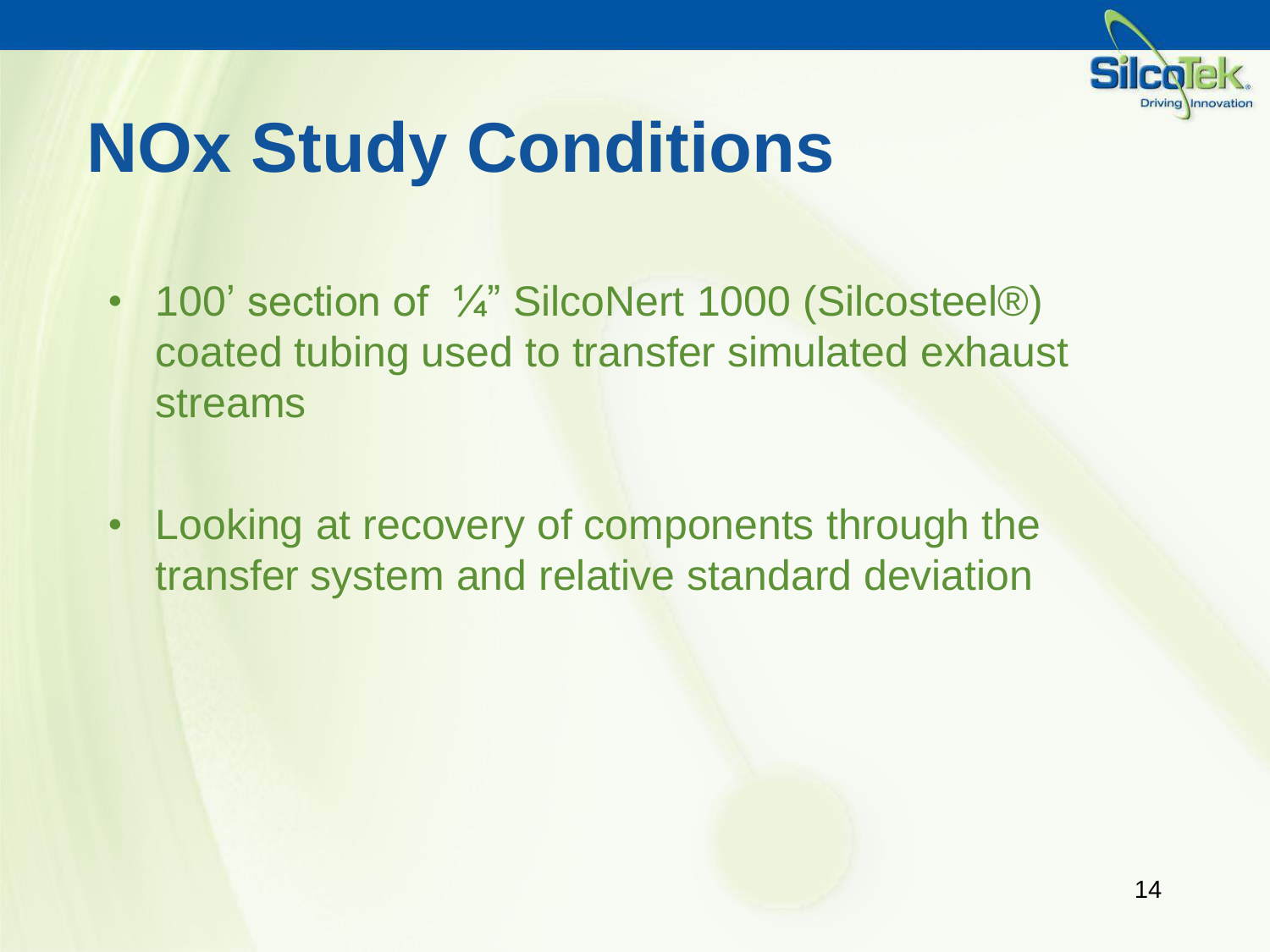

# **NOx-containing sample streams studied**

- Variety of components and concentrations studied
- Each condition tested with 3 NOx concentrations 0.4ppm, 2ppm and 9.5ppm total NOx:
	- Dry simulated exhaust
	- Wet (13% H2O) simulated exhaust
	- Wet (13% H2O) simulated exhaust + 6ppm ammonia
	- Wet (13% H2O) simulated exhaust + 10ppm ammonia
	- Wet (6% H2O) simulated exhaust
	- Wet (13% H2O) simulated exhaust + 10ppm ammonia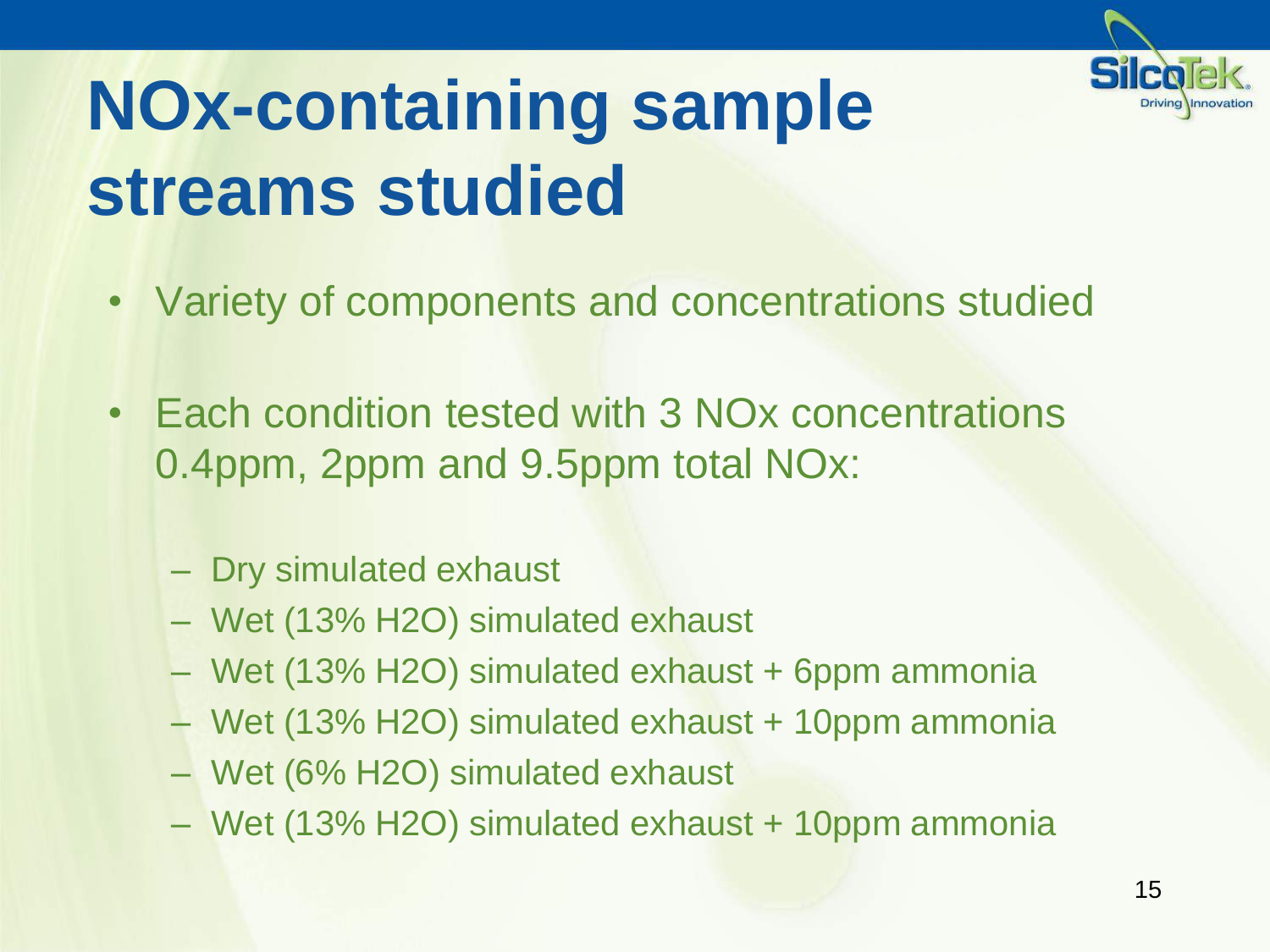

#### **Results**

- SilcoNert 1000-coated tubing showed good transfer of properties for entire experimental matrix
- Performed at the same level as PTFE-lined tubing
- Both performed better than a standard stainless steel transfer line
- Study noted that results warranted further study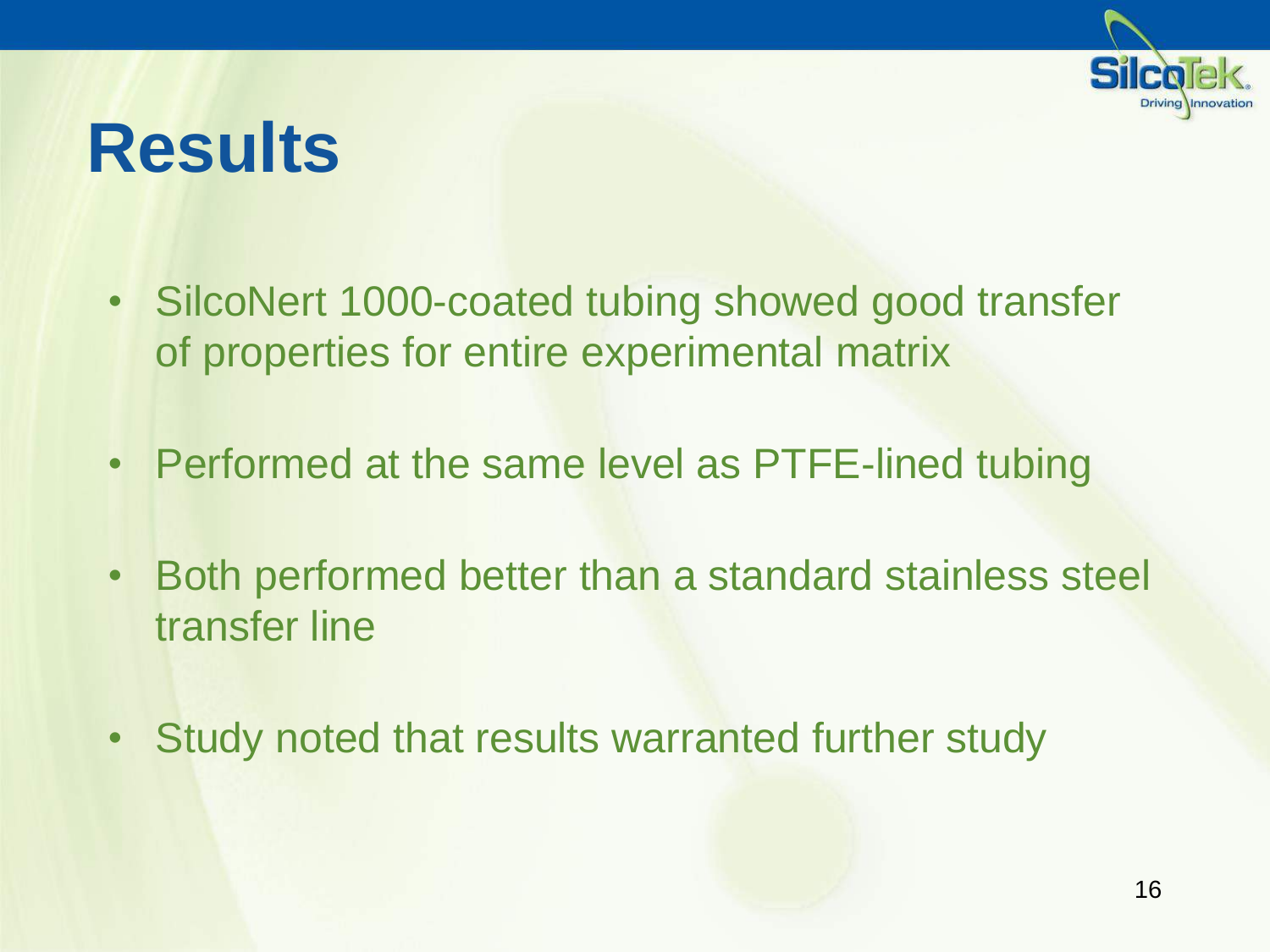

# **Organosulfur Compounds**

- Certain species adsorb to steel surfaces (e.g. hydrogen sulfide)
- Reactions can occur on a non-coated stainless steel surface (e.g. methyl mercaptan)
- Importance of accurate quantification (e.g. odorants, beverage grade  $CO<sub>2</sub>$ , impurities in ethylene and propylene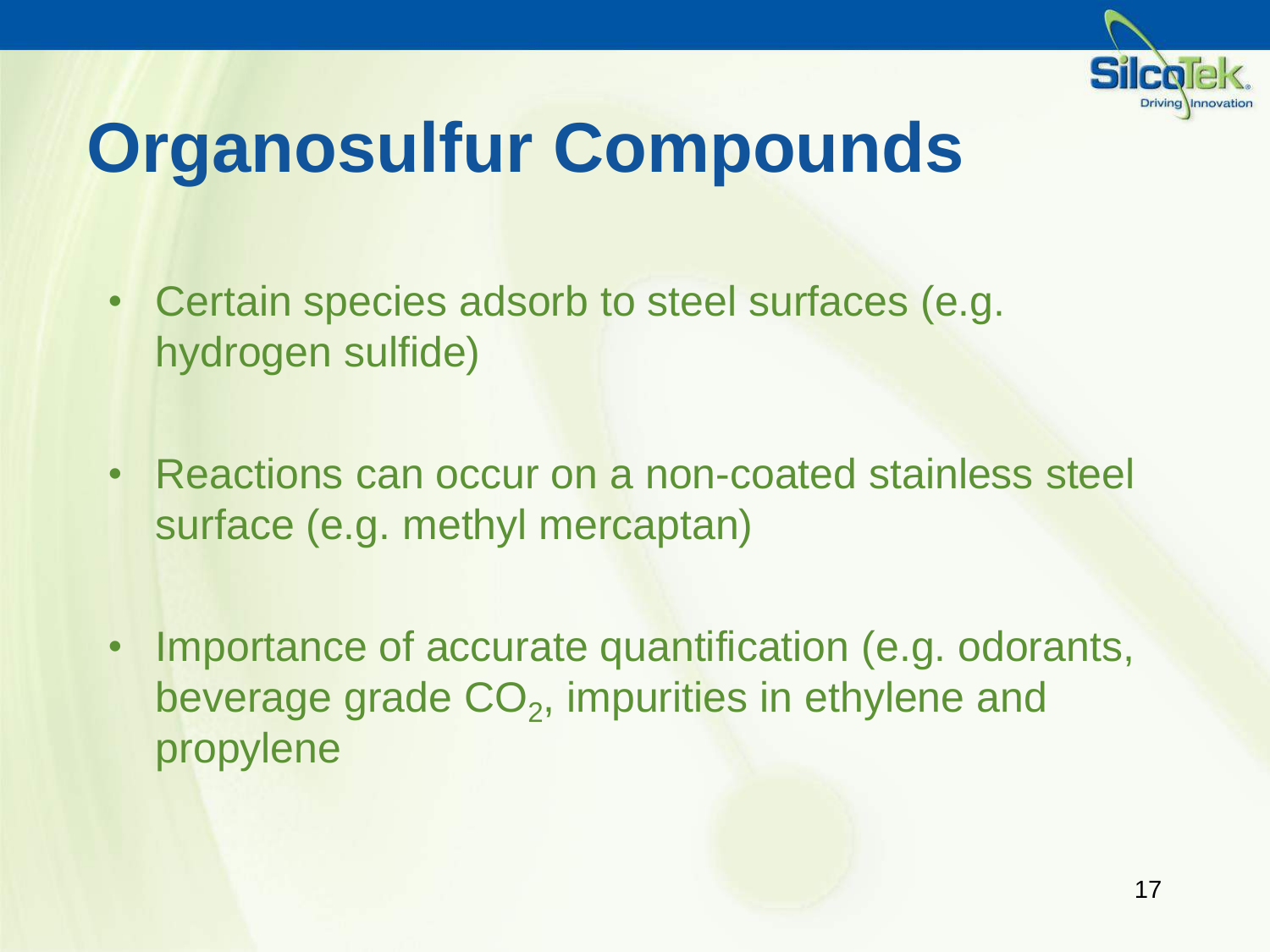

#### **Block diagram of Analytical System**

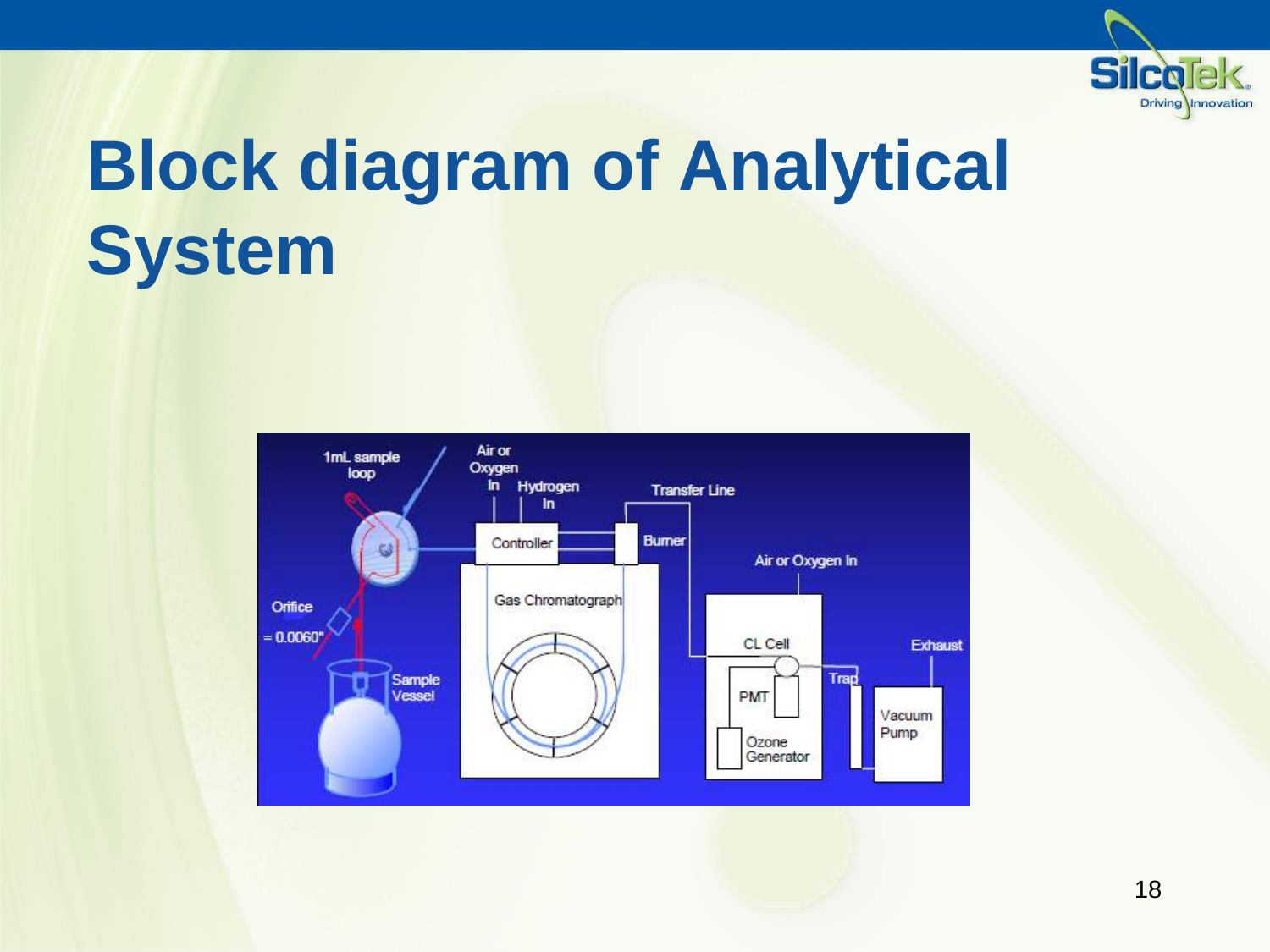

#### **List of Sulfur Compounds**

|                             |                 | <b>Conc</b> | <b>Conc</b> | Conc as S |
|-----------------------------|-----------------|-------------|-------------|-----------|
| Compound Name               | Formula         | (ppmv)      | (ppbv)      | (ppbv)    |
| hydrogen sulfide            | <b>H2S</b>      | 105         | 11.51       | 10.83     |
| carbonyl sulfide            | <b>COS</b>      | 98          | 10.74       | 5.73      |
| methyl mercaptan CH3SH      |                 | 101         | 11.07       | 7.38      |
| ethyl mercaptan             | <b>CH3CH2SH</b> | 101         | 11.07       | 5.71      |
| dimethylsulfide             | CH3SCH3         | 99          | 10.85       | 6.81      |
| dimethyl disulfide CH3SSCH3 |                 | 100         | 10.96       | 7.46      |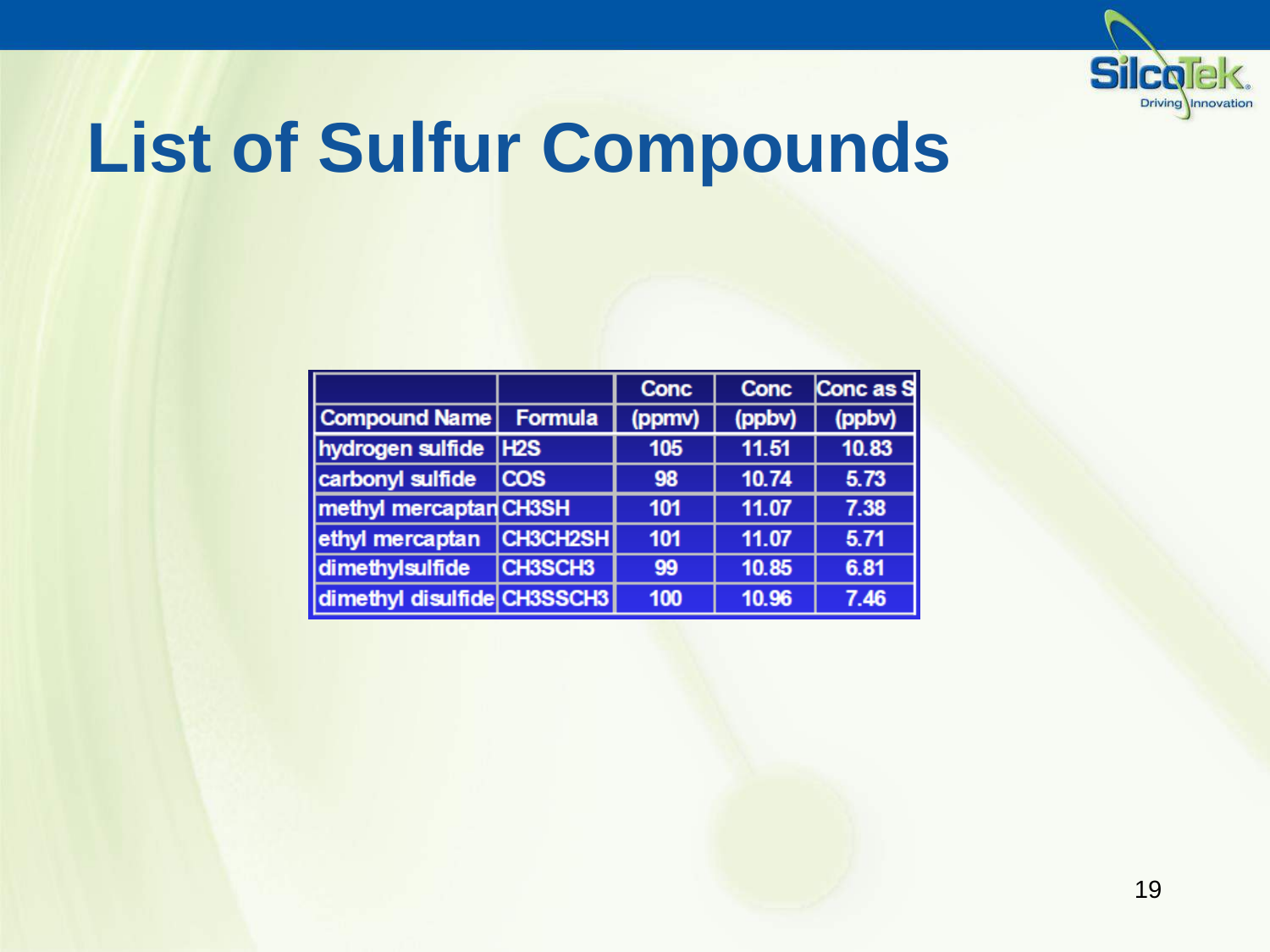

### **H2S at 11.51ppbv**

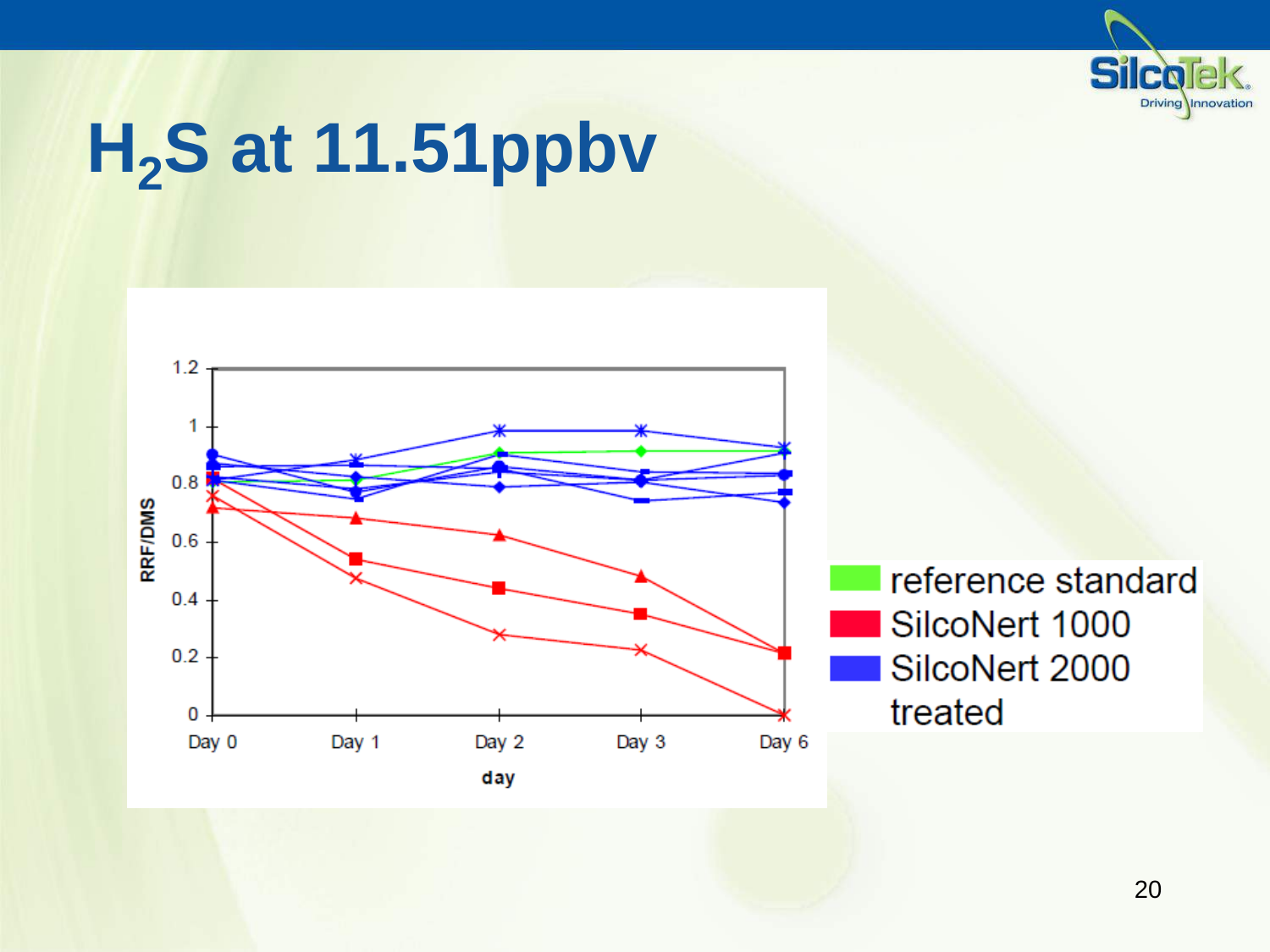

#### **Methyl Mercaptan at 11.07ppbv**

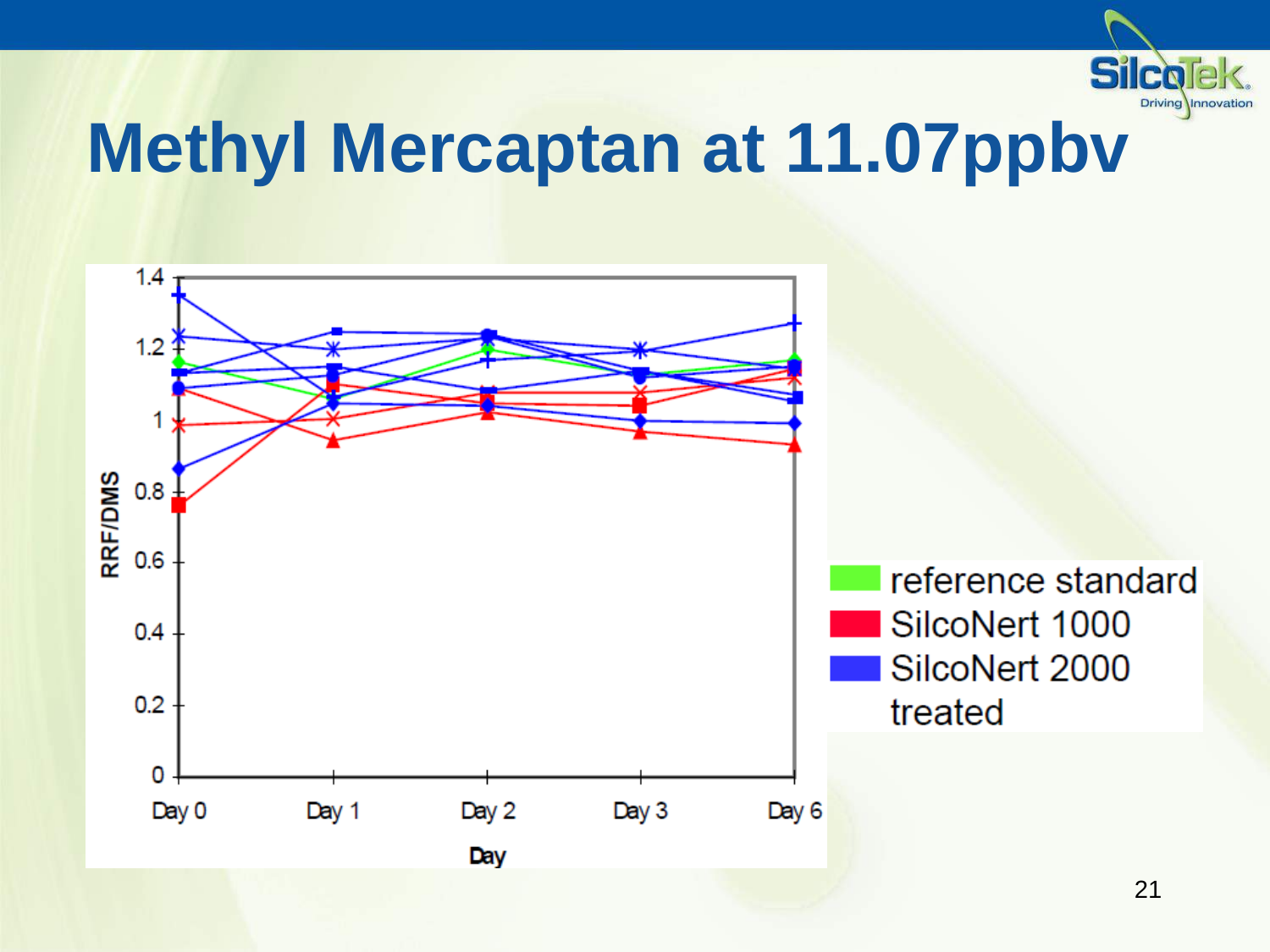

#### **Extended Stability Study**

• Is the SilcoNert<sup>®</sup> 2000 surface capable of storing 11ppbv sulfurs longer than 6 days?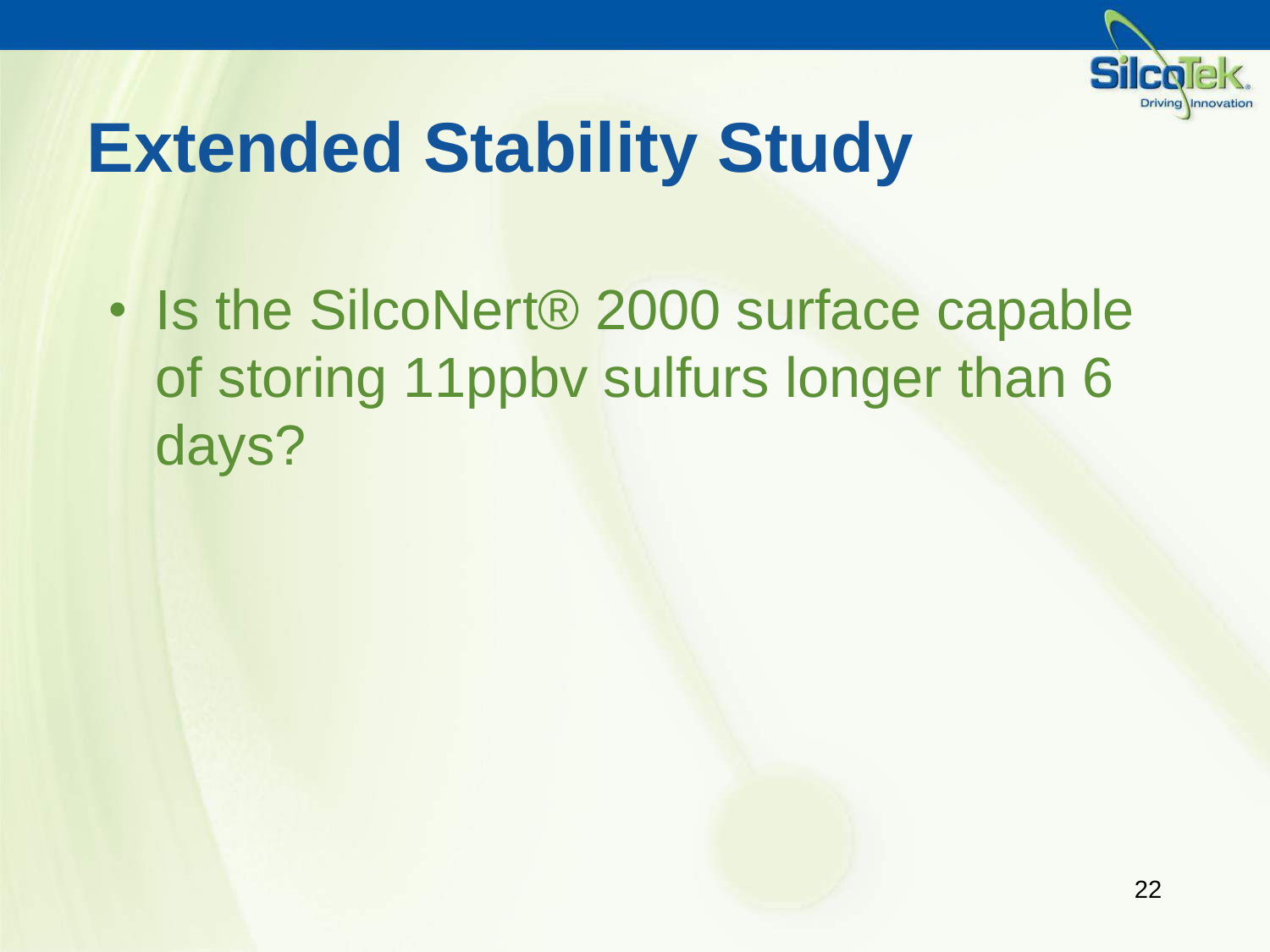

#### **H2S at 11ppbv for 14 days**

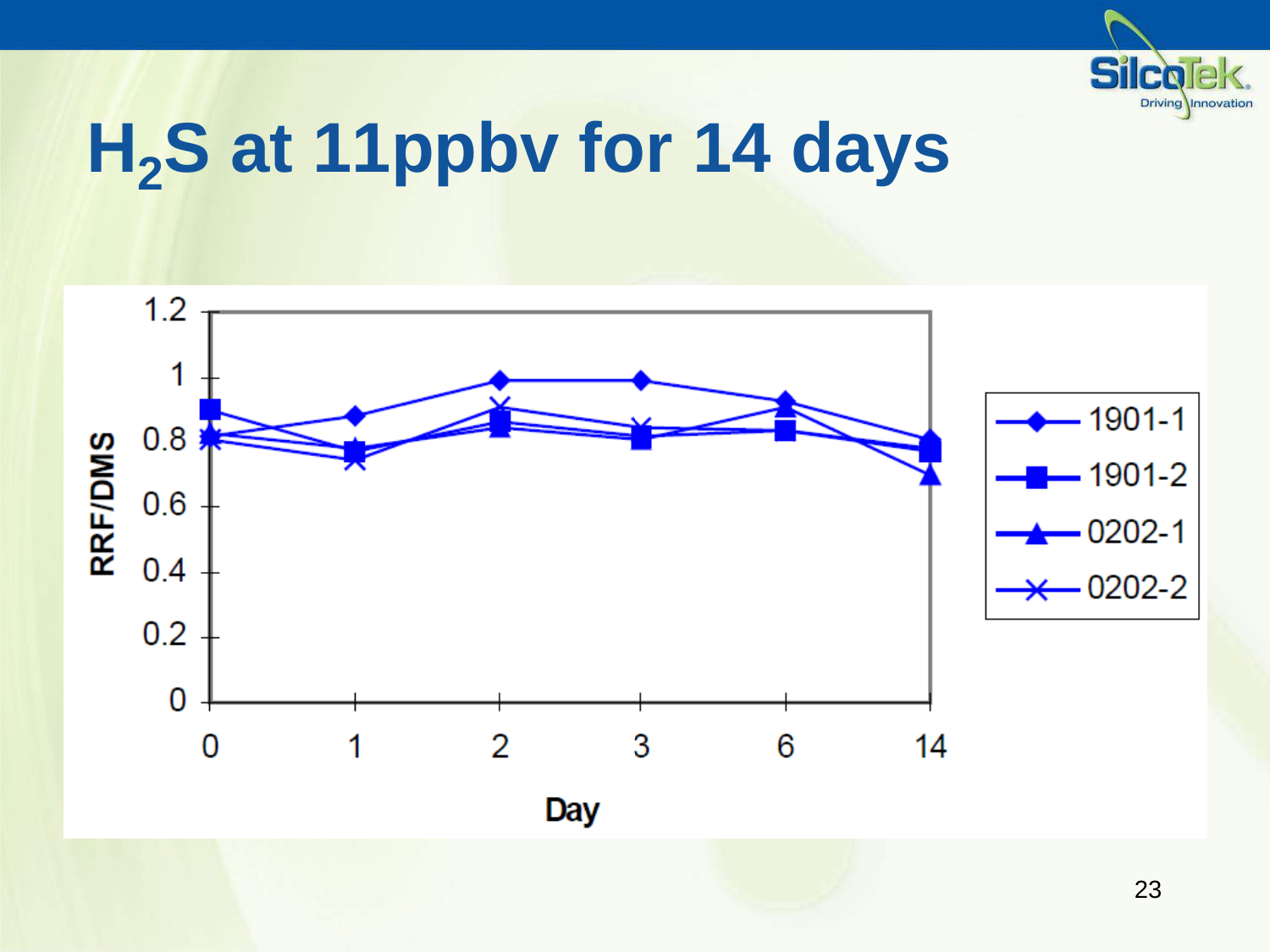

# **Methyl Mercaptan 11.07 ppbv for 14 days**

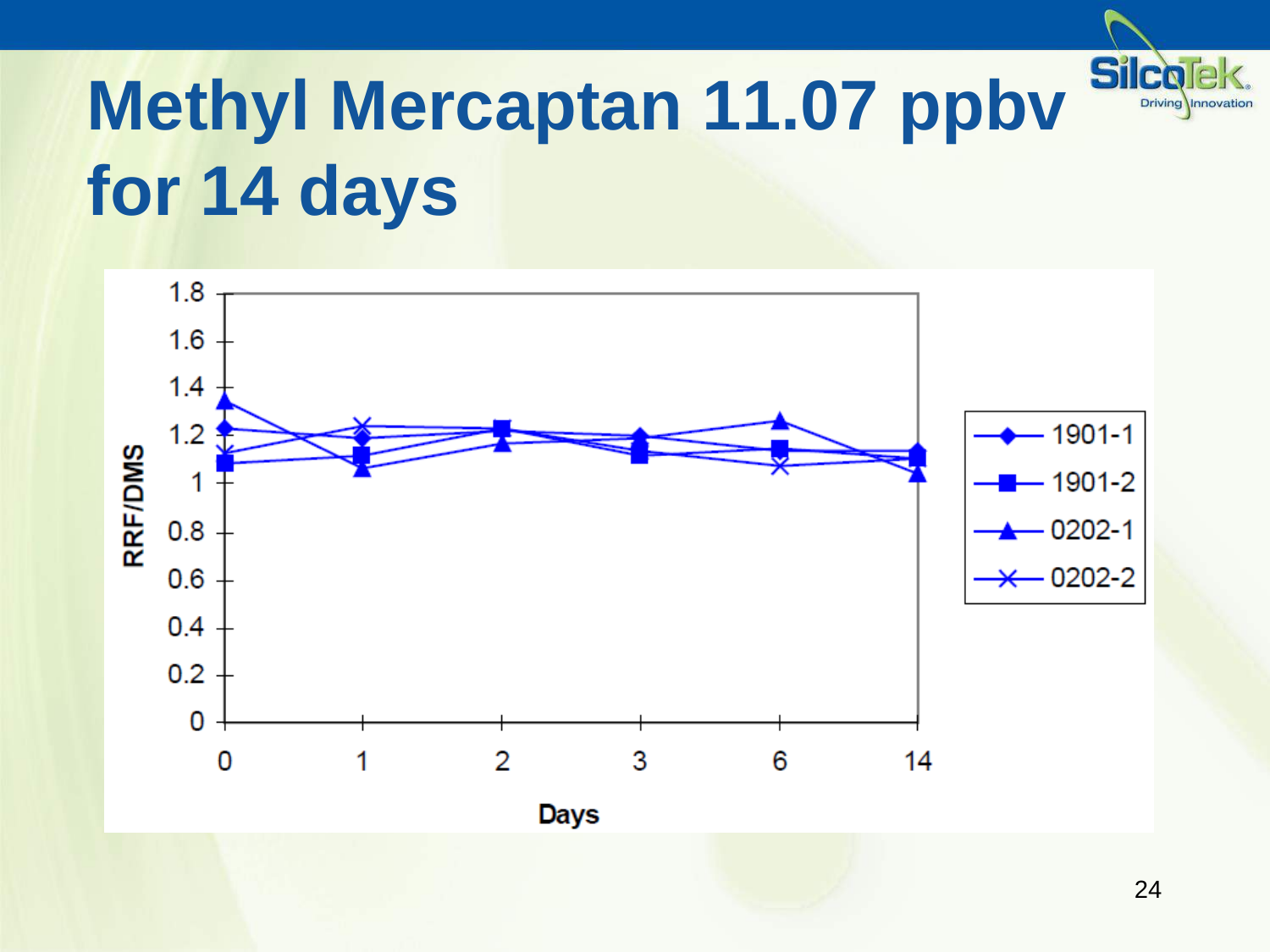

# **Can the SilcoNert 2000-coated vessels go to lower levels?**

• Is the SilcoNert<sup>®</sup> surface treatment stable for sulfurs at 1.5ppbv?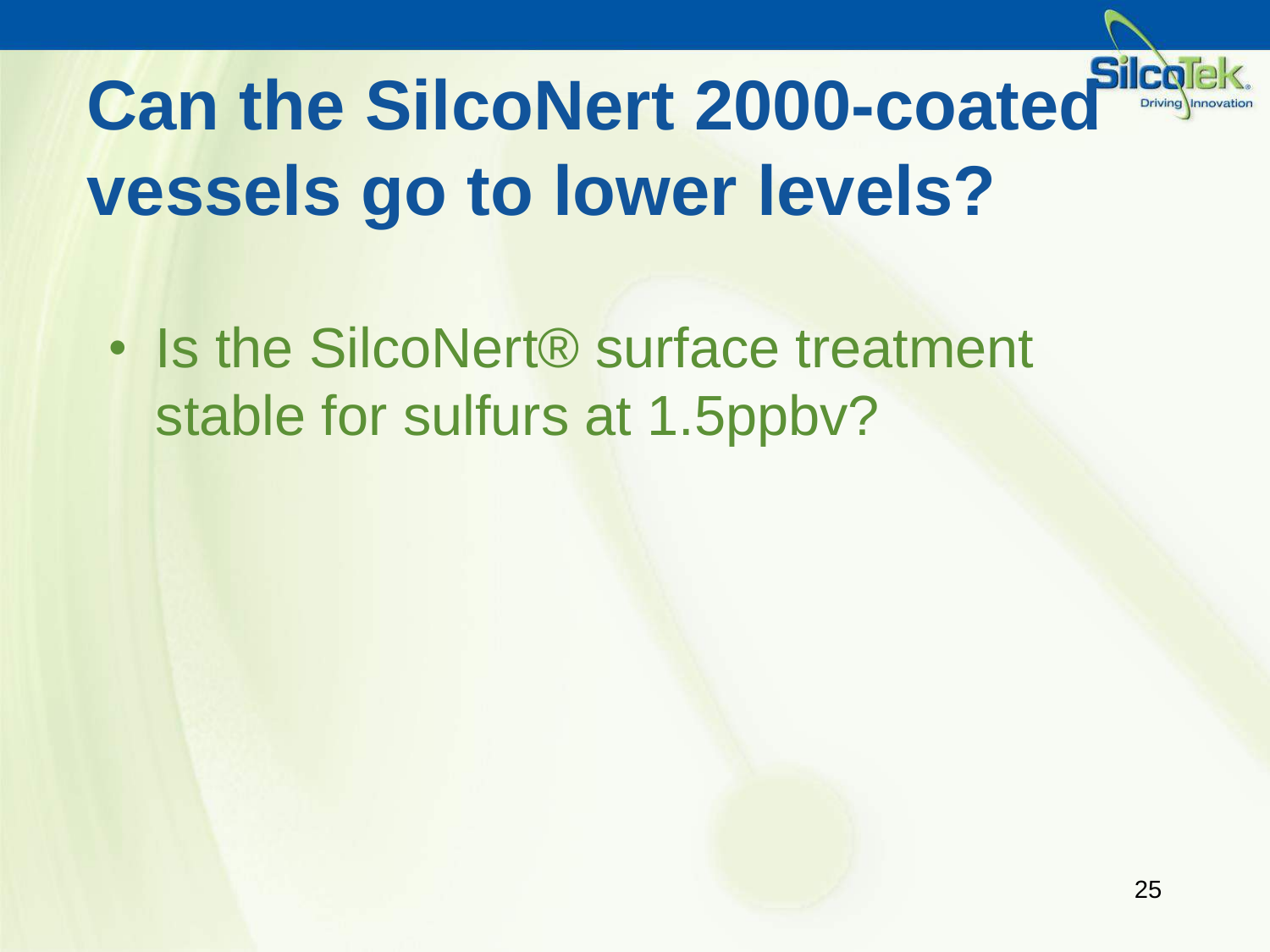

#### **1.5ppbv organosulfur compounds in SilcoNert 2000-treated canisters**

#### **Sulfur Stability @ 1.5ppbv**

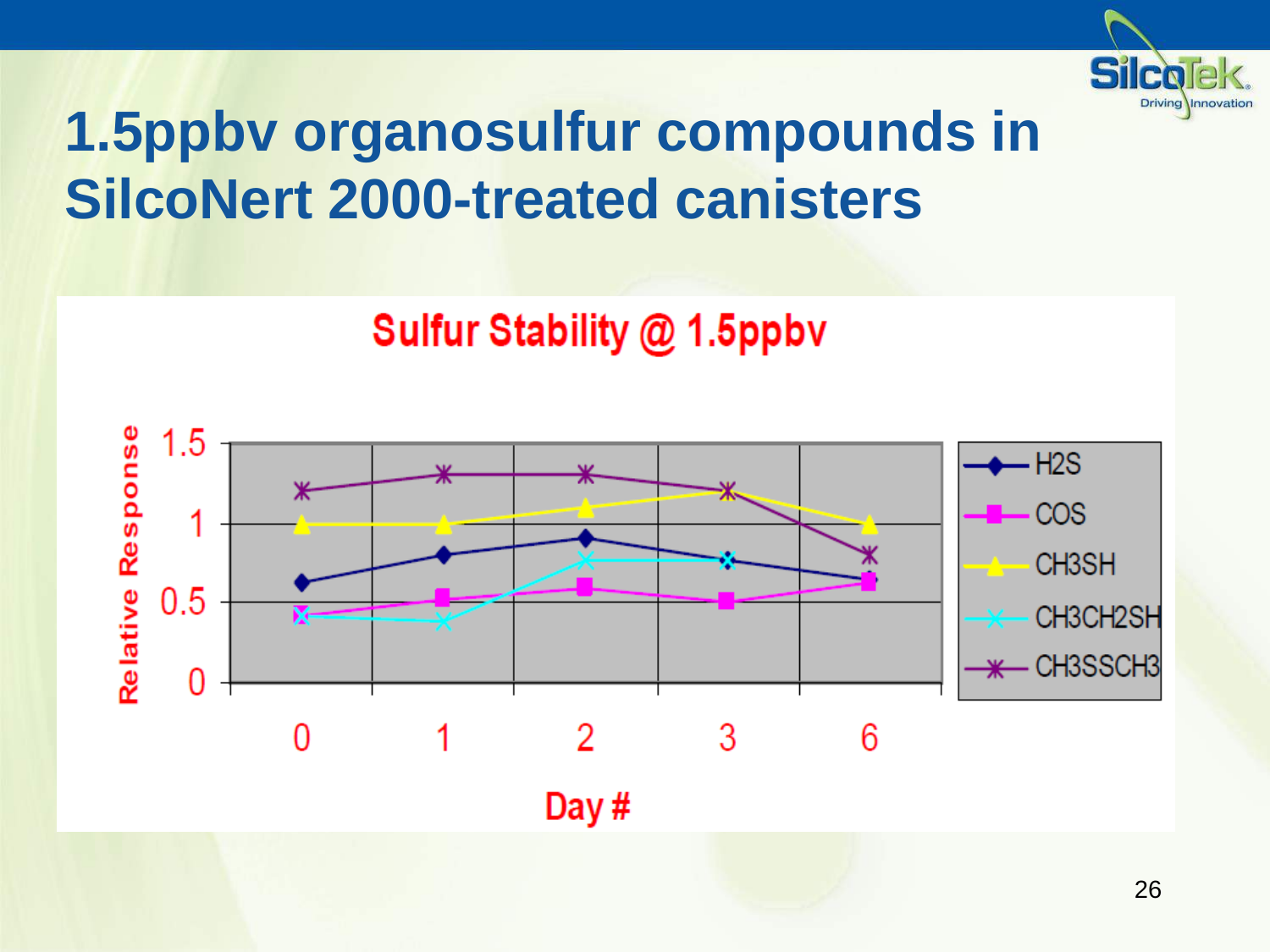

#### **Example applications requiring SilcoNert treatment for optimal performance**

- Testing of beverage-grade CO2 for organosulfur impurities
- Quality testing of beers, wines, and distilled spirits
- Evaluating natural gas / refinery gas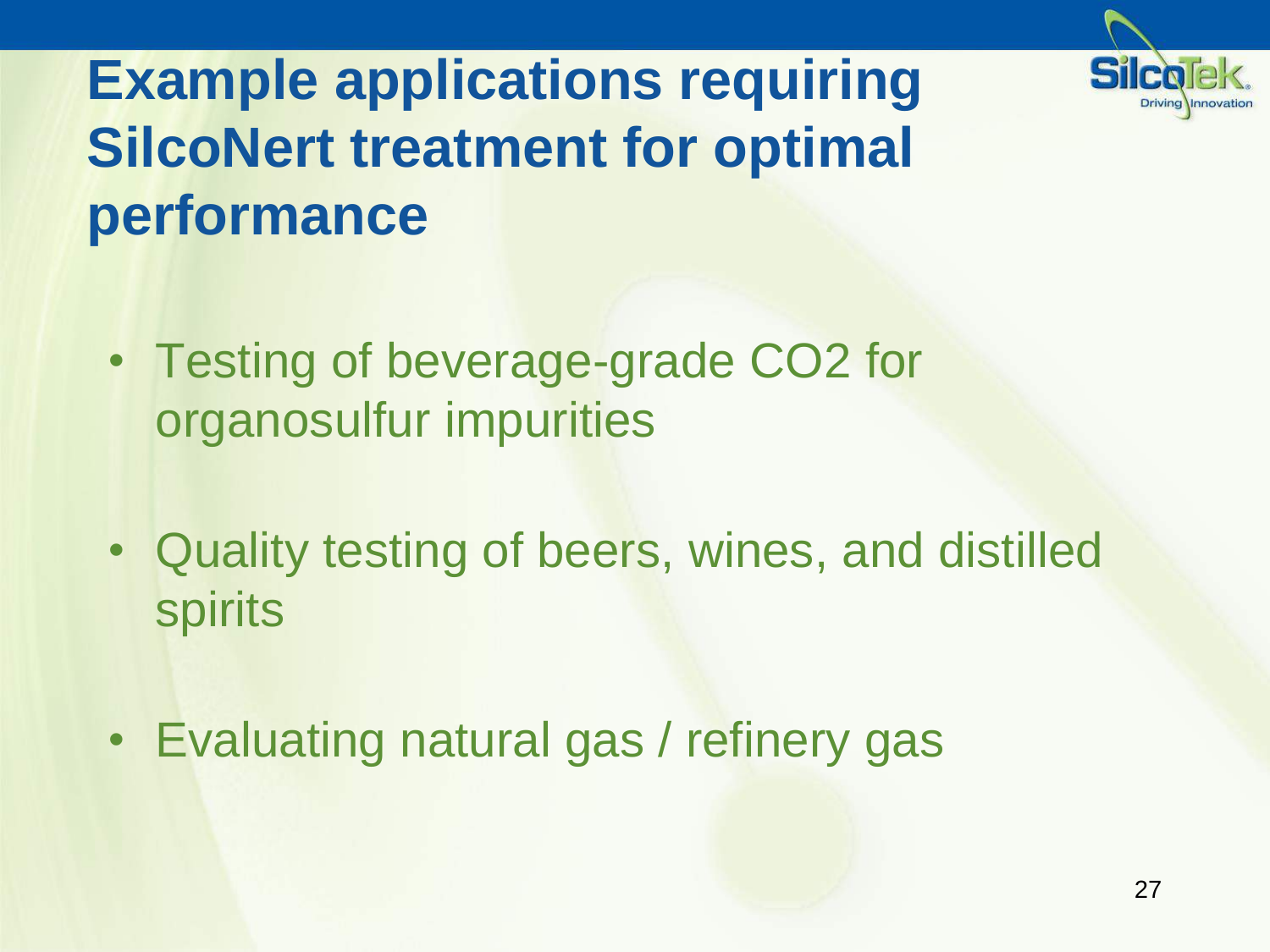

#### **Beverage-grade CO2 20ppbv sulfur standard added**

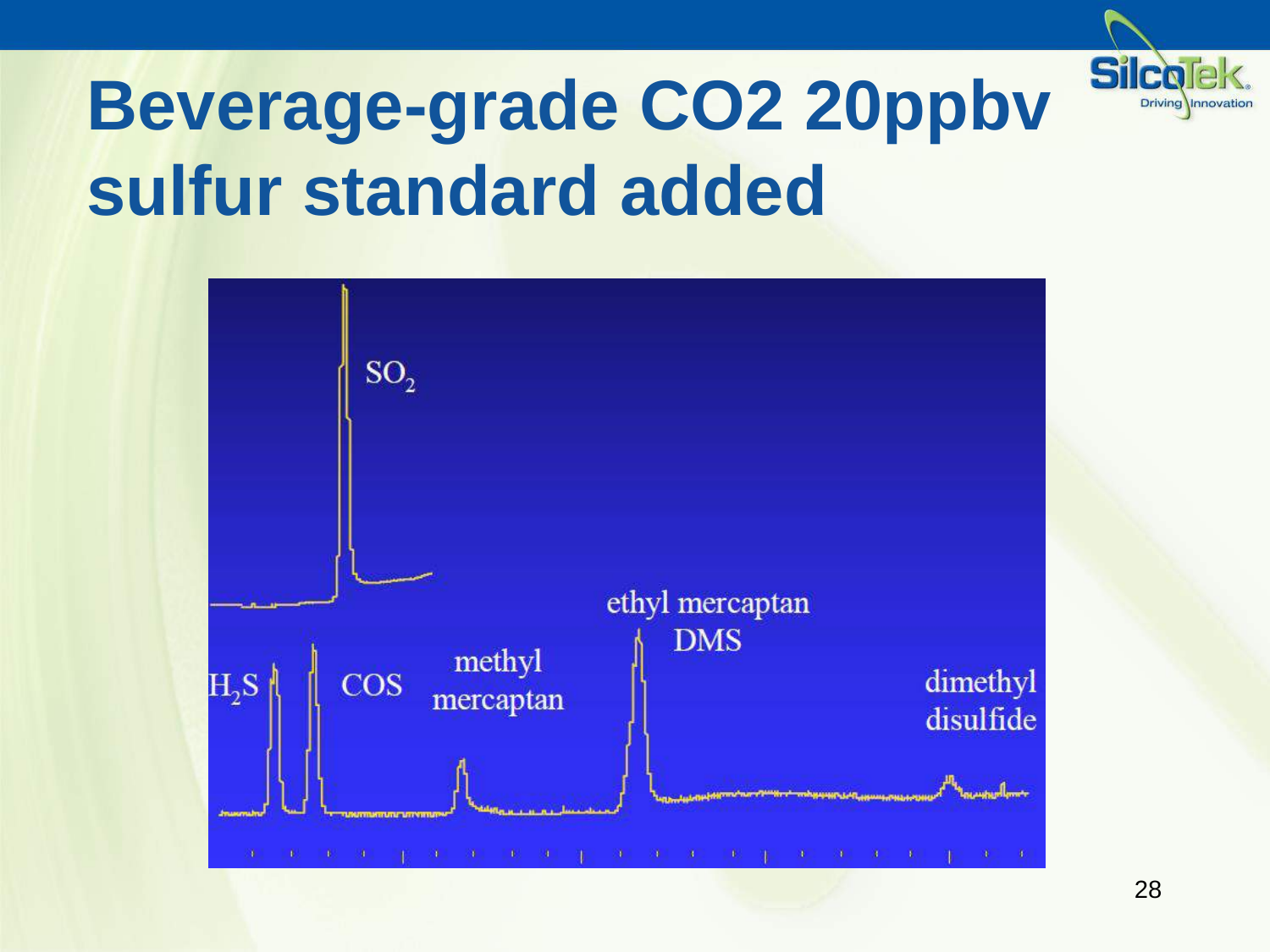

### **Typical run to determine beer's sulfur content**

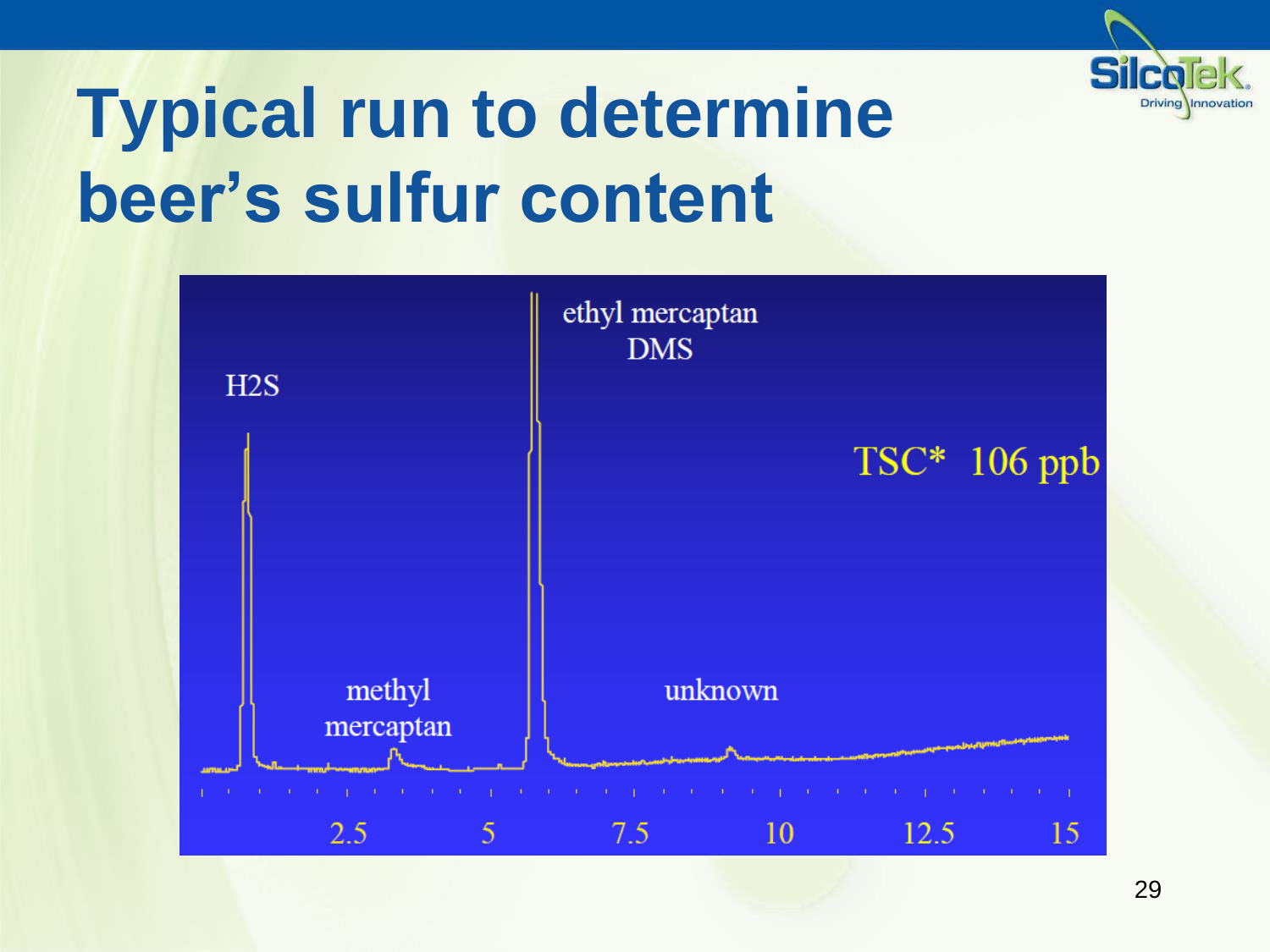

# **Sulfurs and hydrocarbon analysis of natural/refinery gas**



Rt-XL Sulfur Micropacked 50ppb each I. Hexane

- 1. Hydrogen sulfide
- 2. Carbonyl sulfide
- 3. Methyl mercaptan
- 4. Ethyl mercaptan
- 5. Dimethyl sulfide
- 6. Dimethyl disulfide
- A. Methane
- B. Ethane
- C. Propylene
- D. Propane
- E. Isobutane
- F. Butane
- G. Isopentane
- H. Pentane
-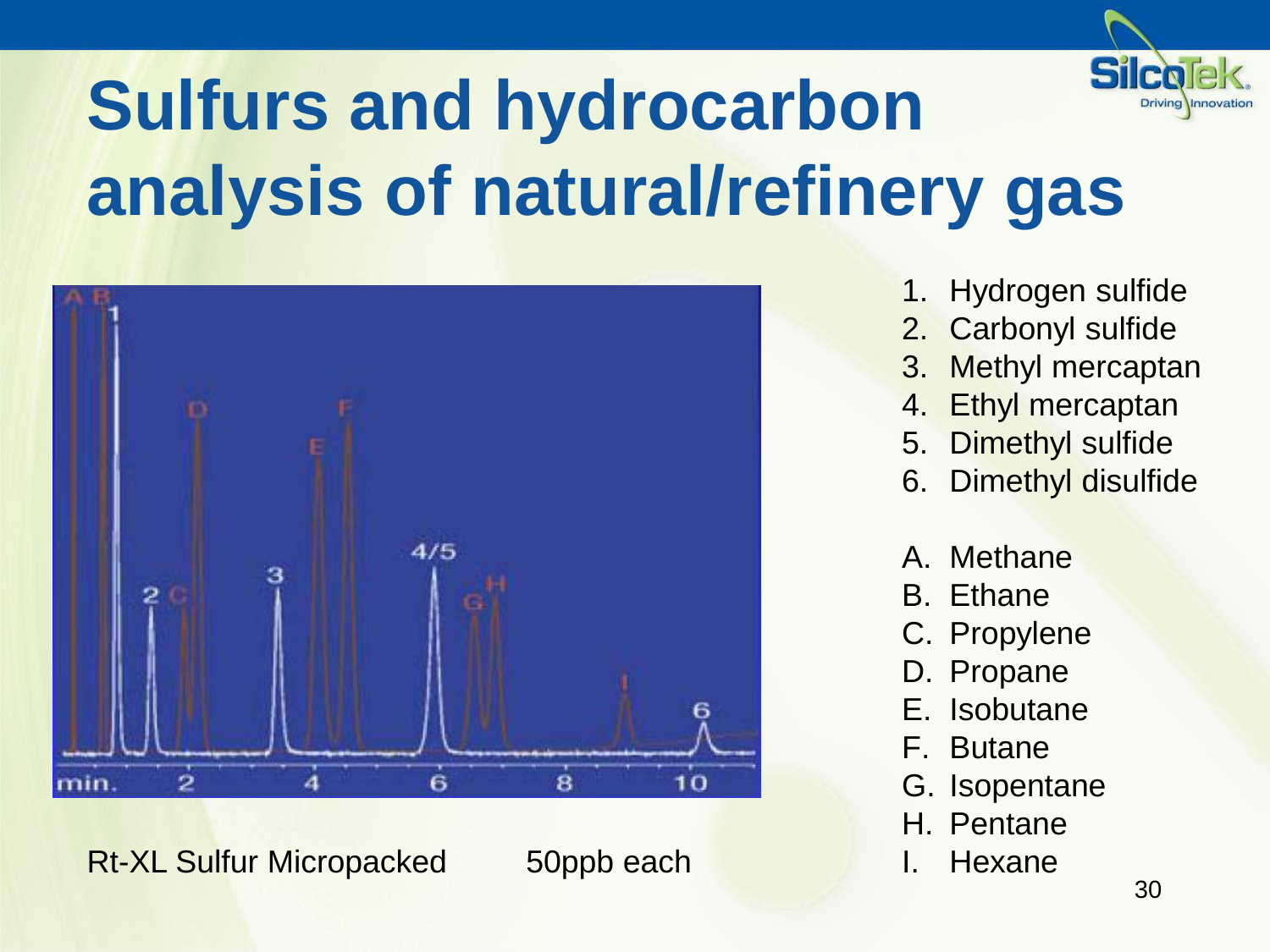

# **Conclusions on stability of organosulfur compounds**

- Surface treatments for steel surface allow low-ppbv containment, transfer, and subsequent analysis of sulfur gases
	- SilcoNert 1000: good for ppm levels
	- SilcoNert 2000: single ppb, high ppt levels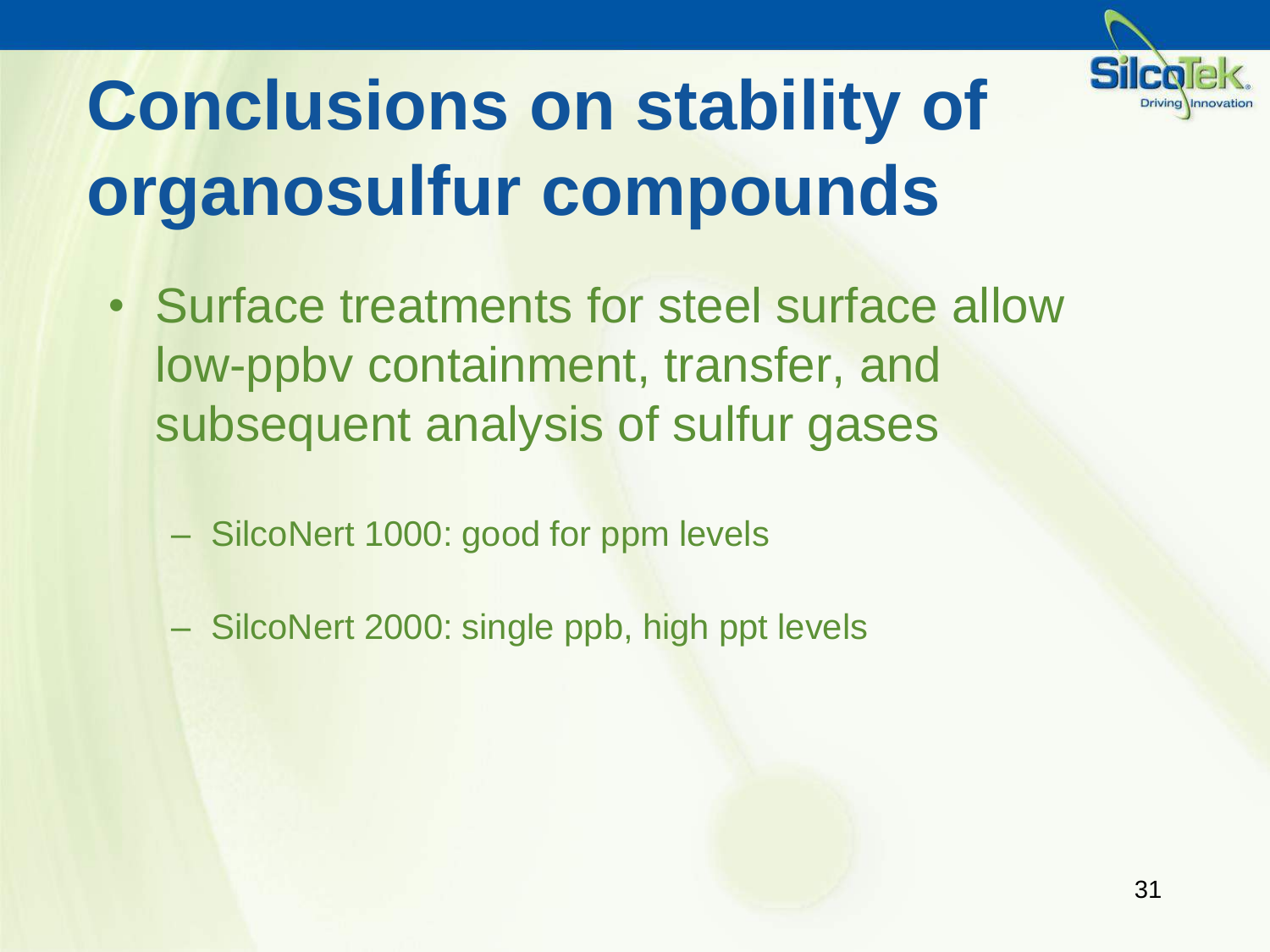

# **Advantages of inert coated steel components**

- Sulfur-containing compounds; polar organic compounds
- Coat storage vessels and any stainless steel or glass component in the flow path
- Drastically improved durability compared to glass and PTFE linings
- Improved lifetimes and reduced diffusion compared to PTFE